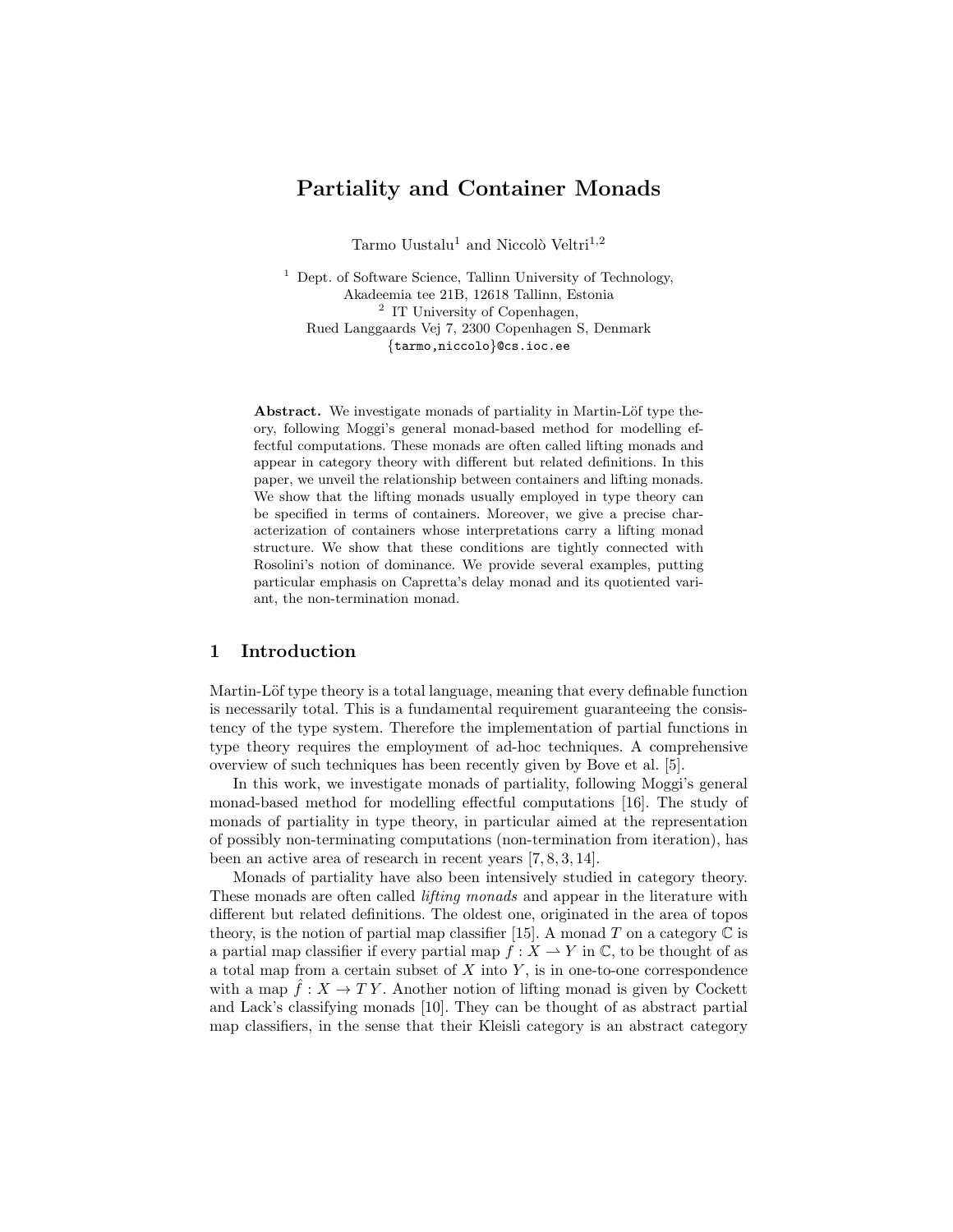of partial maps, viz., a restriction category [9]. For a base category with finite products, Bucalo et al. [6] have given another notion of lifting monad, that they call equational lifting monads. These monads enjoy a more concise algebraic characterization than classifying monads. Moreover, equational lifting monads are a subclass of classifying monads.

In this paper, we investigate the connection between lifting monads and containers [1] in type theory. We noticed that the monads of partiality most commonly employed in type theory can be specified by containers:

- The maybe monad can be defined as Maybe  $X =_{df} \Sigma s$  : Bool.  $((s = \mathsf{ok}) \to X)$ where  $Bool = \{ok, err\}.$
- The different definitions of the monad for non-termination [8, 3] are isomorphic to  $X_{\perp} =_{df} \Sigma s : S. ((s = \top) \rightarrow X)$  where S is a type called the Sierpinski set [13] or Rosolini's dominance [19].
- The full partial map classifier, classifying all partial maps, can be defined as PMC  $X =_{df} \Sigma s : \Omega$ .  $((s = 1) \rightarrow X)$  where  $\Omega$  is the type of all propositions. In the type theory that we consider,  $(s = 1) = s$ .

The types Bool, S and  $\Omega$  have to be thought as types of truth values classifying decidable, semidecidable and all subobjects respectively. The specific elements ok : Bool,  $\top$  : S and  $1: \Omega$  are the truth values corresponding to truth.

Ahman et al. [2, 21] have given an algebraic characterization of containers whose interpretations carry a monad structure. We build on their work and give an algebraic characterization of containers whose interpretations carry a lifting monad structure. We show that different notions of lifting monad give rise to different characterizations. In particular, we give a new algebraic description of dominances, a notion first introduced by Rosolini for the specification of partial map classifiers in topos theory [19].

Our motivation for studying the relationship between containers and lifting monads comes from the fact that different notions of lifting monad are difficult to get an intuition for and compare in the abstract. Containers are a more concrete setting where the fine differences between them become easier to see and appreciate. For partiality specifically, containers provide a separation between reasoning about the partiality effect of a computation (which is all about shapes) and its functional content (which is about assignments of values to positions).

There is also some simplification to the metatheory of non-termination. The container approach allowed Chapman et al. [8] to define the non-termination monad in homotopy type theory avoiding the axiom of countable choice by using standard higher inductive types. This was an improvement over Altenkirch et al.'s [3] earlier solution that required higher inductive-inductive types.

The paper is organized as follows. In Section 2, we give an overview of some notion of lifting monads that appear in category theory. In Section 3, we revise containers and mnd-containers (containers interpreting into monads). In Section 4, we derive algebraic conditions on containers that makes their interpretations carry a lifting monad structure. Moreover, we give a new algebraic description of dominances. In Section 5, we give several examples, with special emphasis on the non-termination monad, used to classify partial maps with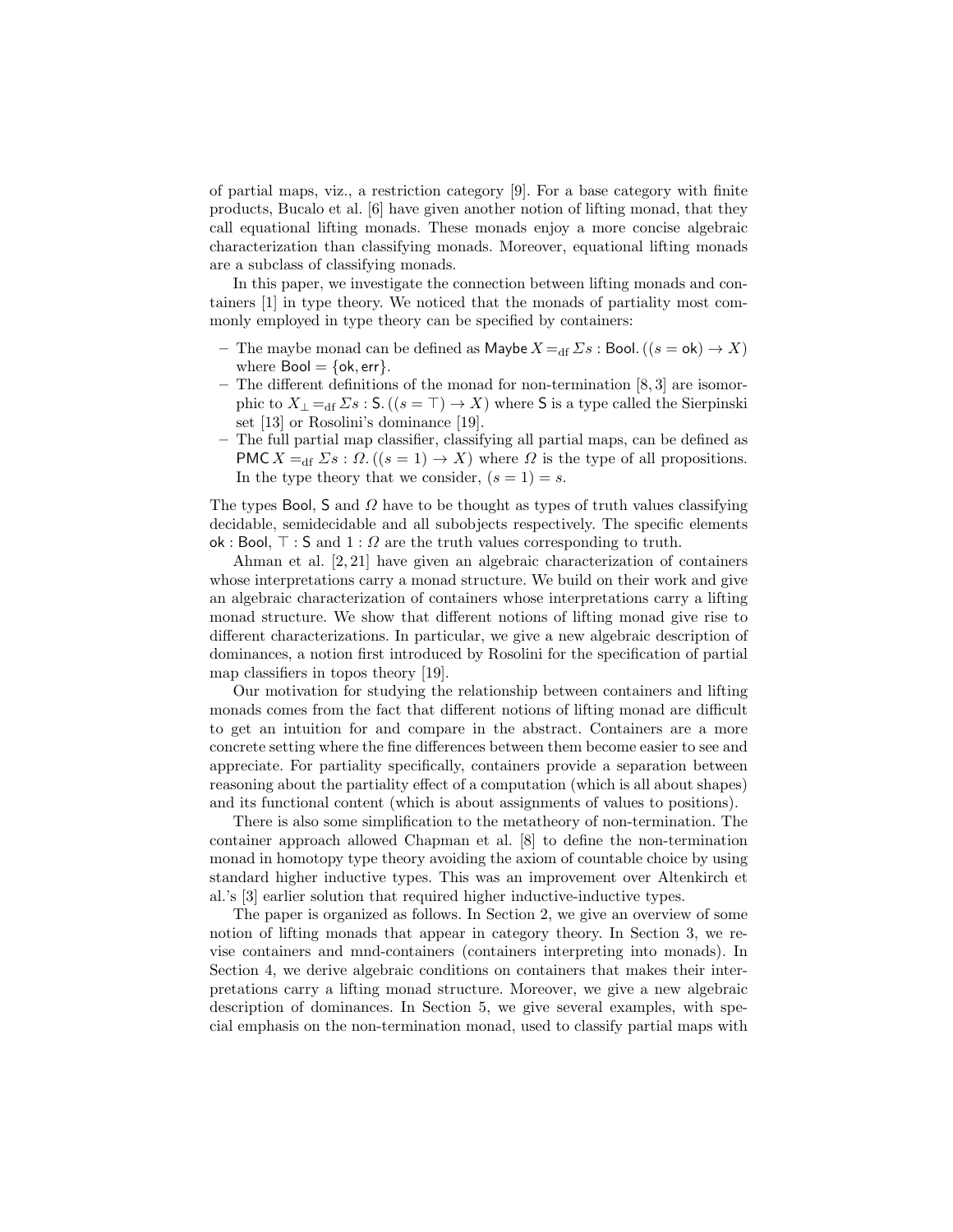semidecidable domain of definedness in type theory. Finally, in Section 6, we draw some conclusions and we discuss future work.

We have fully formalized the development of the paper in the dependently typed programming language Agda [17]. The code is available at http://cs. ioc.ee/~niccolo/partialcont/; it uses Agda version 2.5.2 and Agda Standard Library version 0.13.

The Type-Theoretical Framework We work in Martin-Löf type theory extended with the following extensional concepts: function extensionality (pointwise equal functions are equal) and proposition extensionality (logically equivalent propositions are equal). Equivalently, we could work in homotopy type theory, where function and proposition extensionality are consequences of the univalence axiom.

We assume uniqueness of identity proofs, which corresponds to working with 0-truncated types in homotopy type theory.

We revise a couple of basic definitions. A type  $X$  is a proposition, if any two of its inhabitants are equal: isProp  $X =$ df  $\Pi x_1 x_2 : X \cdot x_1 = x_2$ . A type X is called contractible, if there exists  $x : X$  such that every other element of X is equal to x: isContr  $X =_{df} \Sigma x : X \cdot \Pi x' : X \cdot x = x'.$ 

# 2 Lifting Monads

In this section, we revise the different definitions of lifting monads appearing in category theory and how these notions relate to each other.

A few words on notation. Given a monad  $(T, \eta, \mu)$ , we write  $f^* : T X \to T Y$ for the Kleisli extension of the map  $f : X \to TY$ . Moreover, we write  $g \diamond f$  for the composition of  $f : X \to TY$  and  $g : Y \to TZ$  in the Kleisli category of T.

We start with Cockett and Lack's classifying monads [10].

**Definition 1.** An almost-classifying monad on a category  $\mathbb C$  is a monad  $(T, \eta, \mu)$ with an operation  $\overline{(-)}$ , called *restriction*, sending any map  $f : X \to TY$  into a map  $f: X \to TX$  subject to the following conditions:

CM1  $f \diamond f = f$ , **CM2**  $\overline{g} \diamond f = f \diamond \overline{g}$ , **CM3**  $\overline{g} \diamond \overline{f} = g \diamond \overline{f}$ , CM4  $\overline{g} \diamond f = f \diamond g \diamond f,$ **CM5**  $\eta_Y \circ h = \eta_X$ , for  $h: X \to Y$ .

We call it a *classifying monad*, if it also satisfies

CM6  $\overline{\mathsf{id}_{TX}} = T\eta_X$ .

The restriction of a map  $f : X \to TY$  should be thought of as a "partial" identity function" on  $X$ , a kind of a specification, in the form of a map, of the "domain of definedness" of  $f$  (which need not be present in the category as an object).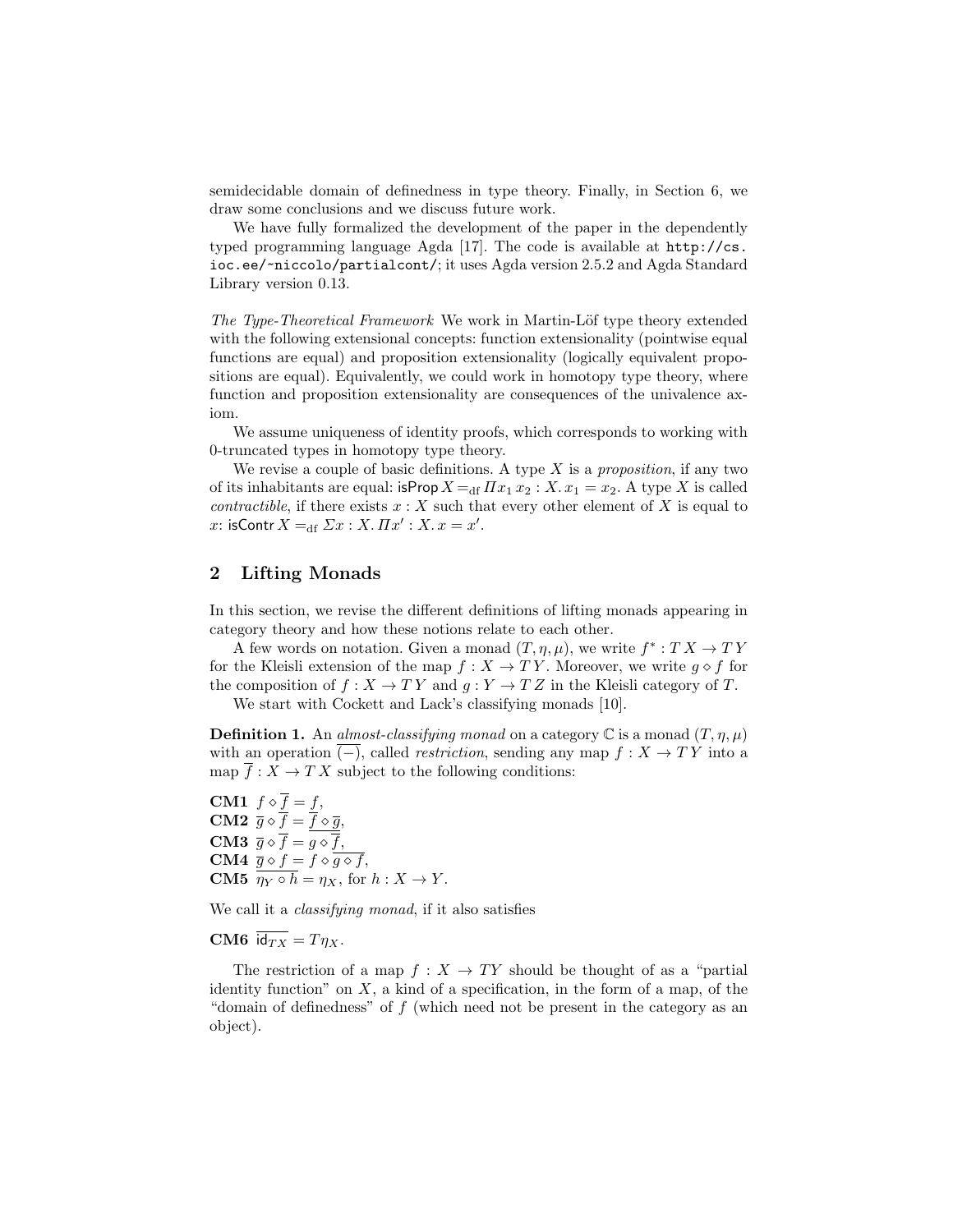Conditions CM1-4 stipulate that the Kleisli category of T is a restriction category. Condition CM5 states that pure maps, i.e., maps in the base category C, are total. The additional condition CM6 of a classifying monad is more technical. It was postulated by Cockett and Lack in order to connect classifying monads and partial map classifiers, or more generally, classified restriction categories and classified  $\mathcal{M}\text{-categories}$  (Theorem 3.6 of [10]),  $\mathcal{M}\text{-categories}$  being Robinson and Rosolini's [18] framework for partiality.

Together with CM5, the condition CM4 implies CM1:

$$
f \diamond \overline{f} = f \diamond \overline{\eta_Y \diamond f} \stackrel{\text{CM4}}{=} \overline{\eta_Y} \diamond f \stackrel{\text{CM5}}{=} \eta_Y \diamond f = f
$$

A more specific notion of lifting monads is given by effective classifying monads [10]. Recall that a natural transformation is called Cartesian, if all of its naturality squares are pullbacks. A monad  $(T, \eta, \mu)$  is said to be Cartesian, if  $\eta$ and  $\mu$  are Cartesian.

**Definition 2.** A classifying monad  $(T, \eta, \mu, \overline{(-)})$  is called *effective*, if  $\eta$  is Cartesian, pullbacks along  $\eta_X$  exist and are preserved by T.

An effective classifying monad is always Cartesian. Effective classifying monads are the same thing as partial map classifiers (Theorem 5.8 of [10]). This means that, given an effective classifying monad  $(T, \eta, \mu, (-))$ , there exists an isomorphism  $\mathbb{C}(X,TY) \cong \text{Par}_{\mathcal{M}}(\mathbb{C})(X,Y)$ , where the category  $\text{Par}_{\mathcal{M}}(\mathbb{C})$  has the same objects of  $\mathbb C$  and it has spans



as morphisms between  $X$  and  $Y$ , where the left leg  $m$  is a monic map belonging to the collection M. Intuitively, an element of  $\text{Par}_{\mathcal{M}}(\mathbb{C})(X, Y)$  is a partial map from  $X$  to  $Y$ . The left leg of the span specifies its domain of definedness.

Bucalo et al. [6] introduced the notion of equational lifting monad. Recall that a monad  $(T, \eta, \mu)$  on a category  $\mathbb C$  with finite products, equipped with a left strength  $\psi_{X,Y} : X \times TY \to T(X \times Y)$ , is called *commutative*, if the following diagram commutes:

$$
\begin{array}{ccc}\nTX \times TY & \xrightarrow{\psi_{TX,Y}} & T(T X \times Y) & \text{(CommM)} \\
\downarrow \phi_{X,Y} & & \downarrow \phi_{X,Y}^* \\
T(X \times TY) & \xrightarrow{\psi_{X,Y}^*} & T(X \times Y)\n\end{array}
$$

where the right strength  $\phi_{X,Y} : T X \times Y \to T (X \times Y)$  is defined as  $\phi_{X,Y} =_{df}$ T swap  $\circ \psi_{X,Y} \circ$  swap.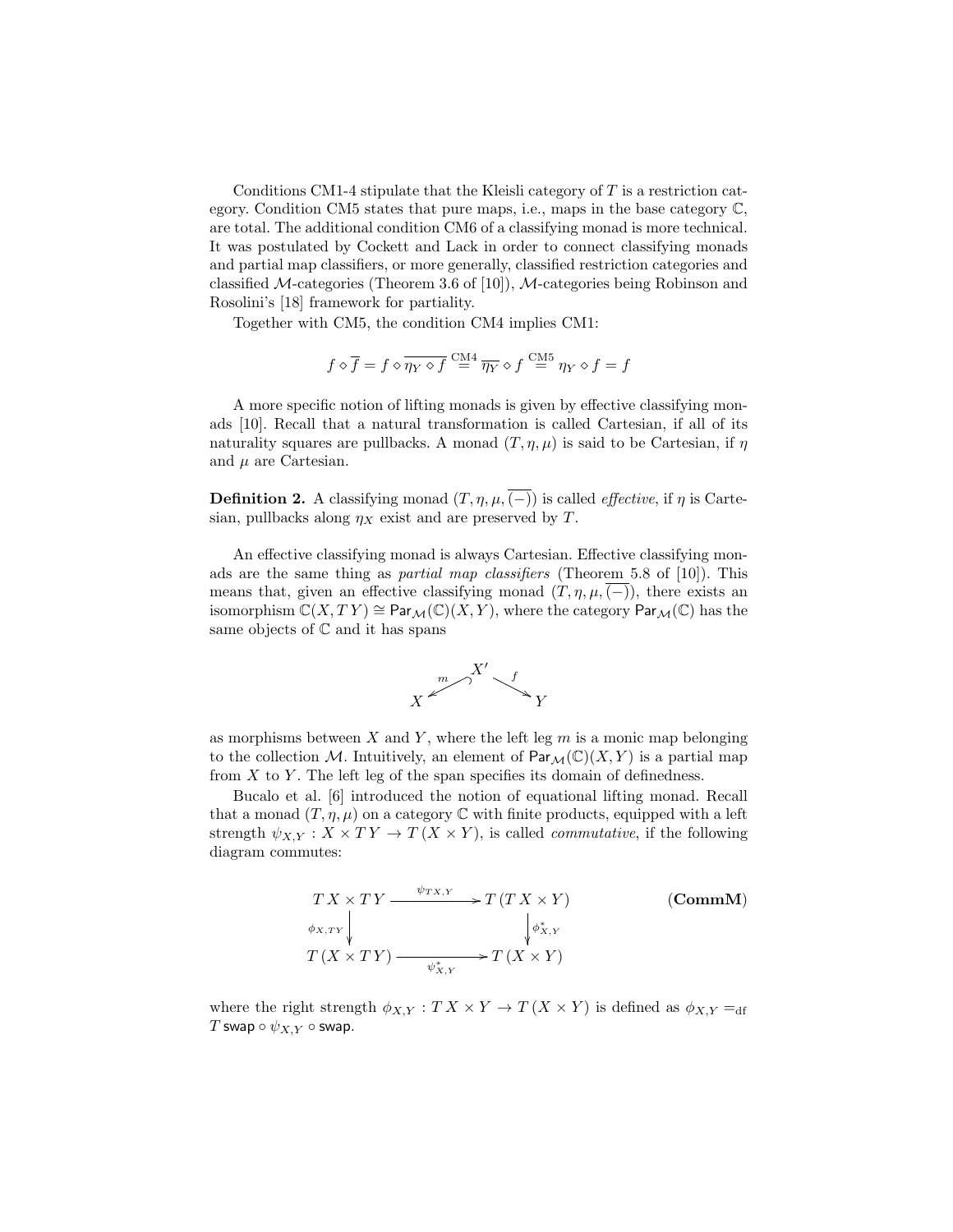**Definition 3.** A commutative monad  $(T, \eta, \mu, \psi)$  is called an *equational lifting* monad, if the following diagram commutes:

$$
\begin{array}{ccc}\n T X & \xrightarrow{\Delta} & T X \times T X & \text{(EqLM)} \\
 \downarrow{x_{\Delta}} & & \downarrow{\psi_{T X, X}} \\
 T (X \times X) & \xrightarrow{T (\eta_X \times \text{id}_X)} T (T X \times X)\n \end{array}
$$

Every equational lifting monad is canonically a classifying monad. Its restriction operation is defined with the aid of the strength:

$$
\overline{f} =_{\text{df}} X \xrightarrow{\langle \text{id}_X, f \rangle} X \times T Y \xrightarrow{\psi_{X,Y}} T (X \times Y) \xrightarrow{T \pi_0} T X
$$
 (\*)

Cockett and Lack showed that there exist classifying monads on categories with finite products which are not equational lifting monads [10].

Notice that, in order to construct an almost-classifying monad, we can relax condition EqLM above and consider Cockett and Lack's copy monads [11].

**Definition 4.** A copy monad is a commutative monad  $(T, \eta, \mu, \psi)$  for which the following diagram commutes:

$$
\begin{array}{ccc}\nTX & \xrightarrow{\Delta} & T X \times T X & \text{(CopyM)} \\
T \triangle & & \downarrow \psi_{T X, X} \\
T (X \times X) & \xrightarrow{\phi_{X, X}^*} & T (T X \times X)\n\end{array}
$$

Every equational lifting monad is a copy monad:

$$
\phi^* \circ \psi \circ \Delta = \phi^* \circ T \langle \eta, \mathrm{id} \rangle = (\phi \circ (\eta \times \mathrm{id}) \circ \Delta)^* = (\eta \circ \Delta)^* = T \Delta
$$

Every copy monad is canonically an almost-classifying monad. Its restriction operation is defined as the one of equational lifting monads  $(\star)$ .

### 3 Container Monads

Containers [1] serve as a "syntax" of a wide class of set functors; we call these set functors container functors. Many constructions on set functors can be carried out on the level of containers. Their concreteness makes containers a useful tool for enumerative combinatorics of container functors with special structure or properties.

In this paper, we are specifically interested in container functors with a monad structure. These were characterized by Ahman et al. [2, 21].

A container is given by a set S (of shapes) and an S-indexed family P of sets (of positions in each shape).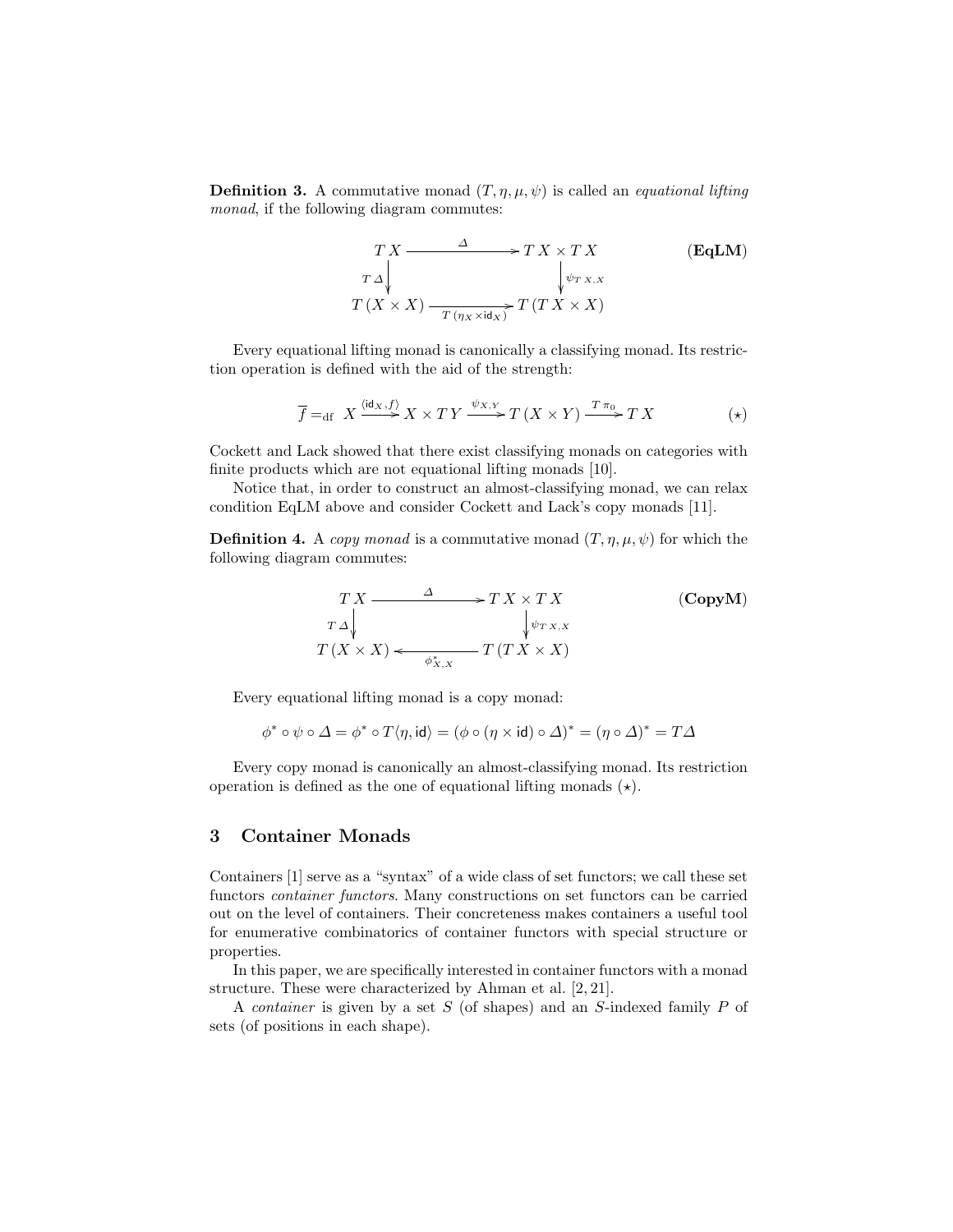A container determines a set functor  $[S, P]^c =_{df} T$  where  $TX =_{df} \Sigma s$ :  $S. P s \to X$  and  $T f =_{df} \lambda(s, v)$ .  $(s, f \circ v)$ .

We will not discuss container morphisms and their interpretation here. But containers form a category **Cont** and interpretation  $\llbracket - \rrbracket^c$  makes a fully-faithful<br>functor between **Cont** and **Sot** Set<sup>1</sup> functor between Cont and [Set, Set].

There is an identity container defined by  $\mathsf{Id}^c =_{df} (1, \lambda^*, 1)$ . Containers can be composed, composition is defined by  $(S, P) \cdot^c (S', P') =_{df} (Ss : S. Ps \to S',$  $\lambda(s, v)$ .  $\mathbb{Z}p : P s. P'(v p)$ ).

Identity and composition of containers provide a monoidal category structure on **Cont**. Interpretation  $\llbracket - \rrbracket^c$  is a monoidal functor between (**Cont**,  $\mathsf{Id}^c$ ,  $\cdot^c$ ) and  $(\mathsf{Sot}\; \mathsf{Set} \; \mathsf{Id})$  $([Set, Set], Id, \cdot).$ 

We call a *mnd-container* a container  $(S, P)$  with operations

$$
- e : S,
$$
  
\n
$$
- \bullet : \Pi s : S. (P s \to S) \to S,
$$
  
\n
$$
- q_0 : \Pi s : S. \Pi v : P s \to S. P(s \bullet v) \to P s,
$$
  
\n
$$
- q_1 : \Pi s : S. \Pi v : P s \to S. \Pi p : P(s \bullet v). P(v (v \text{ s}, p))
$$

(where we write  $q_0 s v p$  as  $v \, \tilde{\ } s p$  and  $q_1 s v p$  as  $p \, \tilde{\ } s$ ) satisfying

$$
- s \bullet (\lambda_{-} e) = s,
$$
  
\n
$$
- e \bullet (\lambda_{-} s) = s,
$$
  
\n
$$
- (s \bullet v) \bullet (\lambda p''. w (v \setminus s p'') (p'' \uparrow_{v} s)) = s \bullet (\lambda p'. v p' \bullet w p'),
$$
  
\n
$$
- (\lambda_{-} e) \setminus s p = p,
$$
  
\n
$$
- p \uparrow_{\lambda_{-} s} e = p,
$$
  
\n
$$
- v \setminus_{s} ((\lambda p''. w (v \setminus s p'') (p'' \uparrow_{v} s)) \setminus_{s \bullet v} p) = (\lambda p'. v p' \bullet w p') \setminus_{s} p,
$$
  
\n
$$
- ((\lambda p''. w (v \setminus_{s} p'') (p'' \uparrow_{v} s)) \setminus_{s \bullet v} p) \uparrow_{v} s =
$$
  
\n
$$
- p \uparrow_{\lambda p''. w (v \setminus_{s} p'') (p'' \uparrow_{v} s) (s \bullet v) =
$$
  
\n
$$
- p \uparrow_{\lambda p''. w (v \setminus_{s} p'') (p'' \uparrow_{v} s) (s \bullet v) =
$$
  
\n
$$
= \text{let } u \leftarrow \lambda p'. v p' \bullet w p' \text{ in } (p \uparrow_{u} s) \uparrow_{w (u \setminus_{s} p)} v (u \setminus_{s} p).
$$

The data  $(e, \bullet)$  are like a monoid structure on S modulo the 2nd argument of the multiplication being not an element of  $S$ , but a function from  $Ps$  to  $S$ where s is the 1st argument. Similarly, introducing the visual  $\zeta$ ,  $\gamma$  notation for the data  $q_0, q_1$  helps us see that they are reminiscent of a biaction (a pair of agreeing right and left actions) of this monoid-like structure on P. But here a further difference is also that  $P$  is not a set, but a  $S$ -indexed family of sets.

An mnd-container  $(S, P, e, \bullet, \wedge, \wedge)$  interprets into a monad  $\llbracket S, P, e, \bullet, \wedge, \wedge \rrbracket^{\text{mc}} =_{\text{df}}$  $(T, \eta, \mu)$  where

$$
- T =_{df} [S, P]^c
$$
  
-  $\eta x =_{df} (e, \lambda p. x)$   
-  $\mu (s, v) =_{df} let (v_0 p, v_1 p) \leftarrow v p in (s \bullet v_0, \lambda p. v_1 (v_0 \text{ s} p) (p \uparrow_{v_0} s))$ 

We omit the definition of mnd-container morphisms and their interpretation. We note that mnd-containers form a category **MCont** whose identity and composition are inherited from **Cont**. Interpretation  $\llbracket - \rrbracket^{\text{mc}}$  is a fully-faithful functor<br>hetween **MCont** and **Monad**(Set) between MCont and Monad(Set).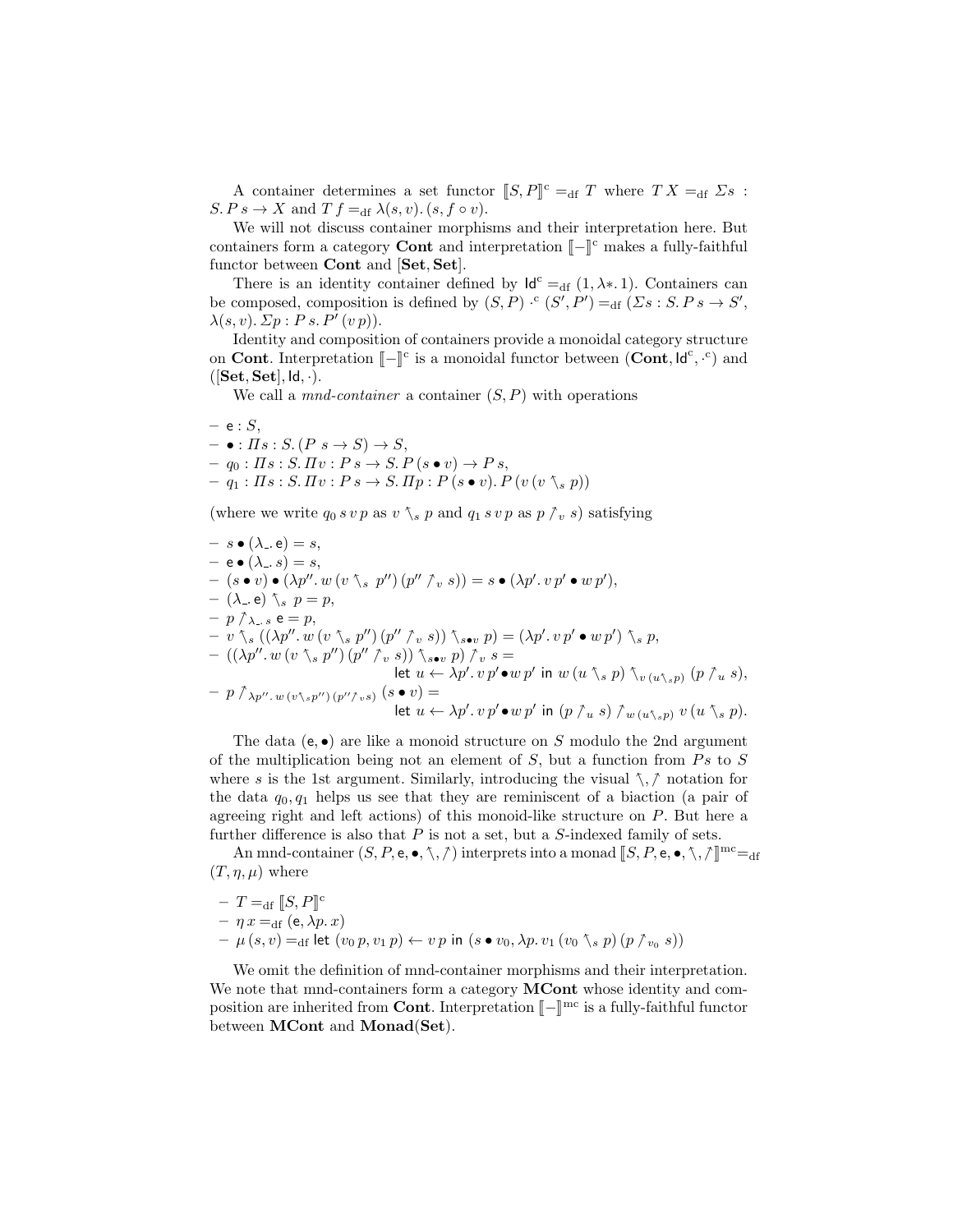Mnd-containers are in a bijection with containers whose interpretation carries a monad structure. The reason is, we could say, that they are in a bijection with monoid objects in the monoidal category  $(Cont, Id^c, \cdot^c)$ .

Moving from sets of objects to categories, one can observe that the functor  $\llbracket - \rrbracket^{\text{mc}} : \mathbf{MCont} \to \mathbf{Monad}(\mathbf{Set})$  is the pullback of the fully-faithful functor<br> $\llbracket - \rrbracket^{\text{cc}} : \mathbf{Cont} \to \mathbf{Set} \text{ slot} \text{ color} \times U : \mathbf{Monad}(\mathbf{Set}) \to \mathbf{Set} \text{ Set}$  $\llbracket - \rrbracket^c : \textbf{Cont} \to [\textbf{Set}, \textbf{Set}] \text{ along } U : \textbf{Monad}(\textbf{Set}) \to [\textbf{Set}, \textbf{Set}] \text{ and the category}$ <br>MCont is isomorphic to the category of monoids in (Cont  $\lg^c \frac{c}{c}$ ) **MCont** is isomorphic to the category of monoids in  $(Cont, Id^c, \cdot^c)$ .

$$
\cong \operatorname{Monoid}(\operatorname{Cont}, \operatorname{Id}^c, \cdot^c) \xrightarrow{U} \xrightarrow{U} \operatorname{Cont} \qquad (\operatorname{Cont}, \operatorname{Id}^c, \cdot^c)
$$
\n
$$
\uparrow \qquad \qquad \downarrow \qquad \qquad \downarrow \qquad \qquad \downarrow \qquad \qquad \downarrow \qquad \qquad \downarrow \qquad \qquad \downarrow \qquad \qquad \downarrow \qquad \qquad \downarrow \qquad \qquad \downarrow \qquad \qquad \downarrow \qquad \qquad \downarrow \qquad \qquad \downarrow \qquad \qquad \downarrow \qquad \downarrow \qquad \downarrow \qquad \downarrow \qquad \downarrow \qquad \downarrow \qquad \downarrow \qquad \downarrow \qquad \downarrow \qquad \downarrow \qquad \downarrow \qquad \downarrow \qquad \downarrow \qquad \downarrow \qquad \downarrow \qquad \downarrow \qquad \downarrow \qquad \downarrow \qquad \downarrow \qquad \downarrow \qquad \downarrow \qquad \downarrow \qquad \downarrow \qquad \downarrow \qquad \downarrow \qquad \downarrow \qquad \downarrow \qquad \downarrow \qquad \downarrow \qquad \downarrow \qquad \downarrow \qquad \downarrow \qquad \downarrow \qquad \downarrow \qquad \downarrow \qquad \downarrow \qquad \downarrow \qquad \downarrow \qquad \downarrow \qquad \downarrow \qquad \downarrow \qquad \downarrow \qquad \downarrow \qquad \downarrow \qquad \downarrow \qquad \downarrow \qquad \downarrow \qquad \downarrow \qquad \downarrow \qquad \downarrow \qquad \downarrow \qquad \downarrow \qquad \downarrow \qquad \downarrow \qquad \downarrow \qquad \downarrow \qquad \downarrow \qquad \downarrow \qquad \downarrow \qquad \downarrow \qquad \downarrow \qquad \downarrow \qquad \downarrow \qquad \downarrow \qquad \downarrow \qquad \downarrow \qquad \downarrow \qquad \downarrow \qquad \downarrow \qquad \downarrow \qquad \downarrow \qquad \downarrow \qquad \downarrow \qquad \downarrow \qquad \downarrow \qquad \downarrow \qquad \downarrow \qquad \downarrow \qquad \downarrow \qquad \downarrow \qquad \downarrow \qquad \downarrow \qquad \downarrow \qquad \downarrow \qquad \downarrow \qquad \downarrow \qquad \downarrow \qquad \downarrow \qquad \downarrow \qquad \downarrow \qquad \downarrow \qquad \downarrow \qquad \downarrow \qquad \downarrow \qquad
$$

As an example, we look at the container syntax for the list functor and the standard monad structure on it.

The relevant container is  $(S, P)$  where  $S =_{df} N$ ,  $P s =_{df} [0..s)$ . The corresponding functor is T where  $TX =_{df} \Sigma s : \mathbb{N}$ .  $[0..s) \to X \cong \text{List } X$ .

This container extends to an mnd-container by

 $-$  e = df 1,  $- s \bullet v =_{\text{df}} \sum_{p:[0..s)} v p,$  $-v \searrow_p p =_{\text{df}} \text{greatest } p_0 : [0..s) \text{ such that } \sum_{p':[0..p_0)} v p' \leq p,$  $- p \nvert p \nvert s =_{df} p - \sum_{p':[0..v\text{ } \mathcal{N},s p)} v p'$ 

The corresponding monad structure on  $T$  is the standard list monad with  $\eta x =_{df} [x]$ ,  $\mu xss =_{df}$  concat xss.

The list mnd-container example can be generalized in the following way. Let  $(0, \#, id, \circ)$  be some non-symmetric operad, i.e., let O be a set of operations,  $\# : O \to \mathbb{N}$  a function fixing the arity of each operation and id : O and  $\circ$ :  $\Pi$ o:  $O$ . ( $\#$ o  $\rightarrow$   $O$ )  $\rightarrow$   $O$  an identity operation and a parallel composition operator, with  $\#\mathsf{id} = 1$  and  $\#(o \circ v) = \sum_{i:[0..\#o)} \#(vi)$ , satisfying the equations of a non-symmetric operad. We can take  $S =_{\text{df}} O, P o =_{\text{df}} [0..\# o),$   $e =_{\text{df}} \text{id}, \bullet =_{\text{df}} \circ$ and  $\hat{\ }$ ,  $\hat{\ }$  analogously to the definition of the (standard) list mnd-container. This choice of  $(S, P, e, \bullet, \gamma, \gamma)$  gives a mnd-container. The list mnd-container corresponds to a special case where there is exactly one operation for every arity, in which situation we can w.l.o.g. take  $O = N$ ,  $\# o = o$ . Keeping this generalization of the list monad example in mind, we can think of mnd-containers as a generalization of non-symmetric operads where the argument places of an operation are identified nominally rather than positionally, operations may also have infinite arities, and, importantly, arguments may be discarded and duplicated in composition.

Altenkirch and Pinyo [4] have proposed to think of an mnd-container  $(S, P, e, \bullet, \mathcal{N}, \mathcal{N})$  as a "lax"  $(1, \Sigma)$  type universe à la Tarski, namely, to view S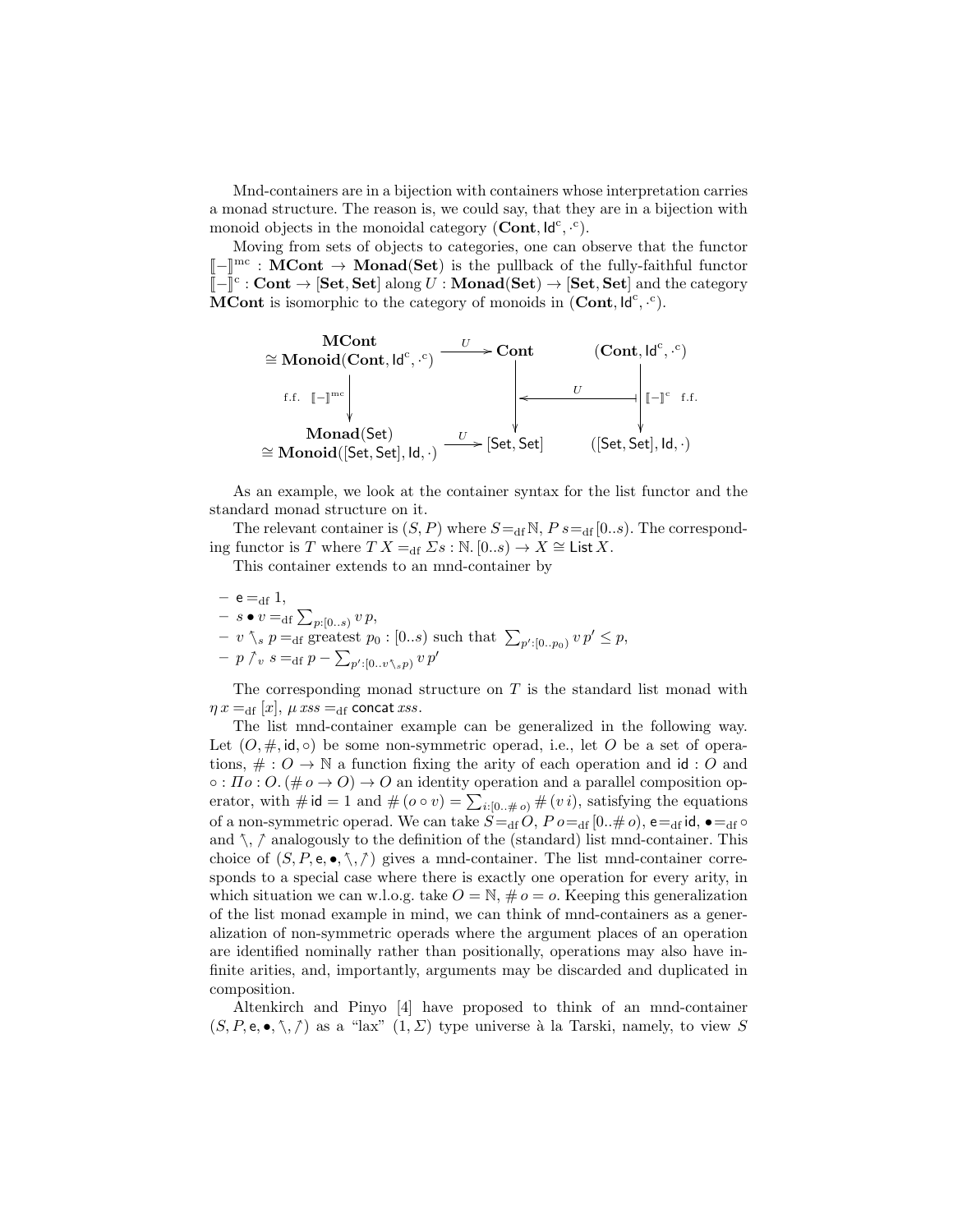as a universe of types ("codes for types"),  $P$  as an assignment of a set to each type, e as a type 1,  $\bullet$  as a  $\Sigma$ -type former,  $\setminus$  and  $\uparrow$  as first and second projections from the denotation of a  $\Sigma$ -type. The laxity here is that we have functions  $\lambda_-\ast: P \cdot \bullet \to 1$  and  $\lambda p. (v \setminus_s p, p \upharpoonright_v s): P(s \bullet v) \to \Sigma p : P s. P(v p)$ , but they are not isomorphisms.

The interpretation of an mnd-container  $(S, P, e, \bullet, \nwarrow, \wedge)$  is a Cartesian monad if and only if the functions  $\lambda_{-}$  \*:  $Pe \rightarrow 1$  and  $\lambda p$ .  $(v \setminus_s p, p \uparrow_v s) : P(s \bullet v) \rightarrow$  $\Sigma p : P s. P (v p)$  are isomorphisms. (We will prove the condition for Cartesianness of  $\eta$  in Lemma 11).

The list mnd-container satisfies these condition and the list monad is Cartesian.

Cartesian mnd-containers can be thought of as (proper) operads with possibly infinitary operations and as (proper)  $(1, \Sigma)$  type universes.

# 4 Containers of Partiality

Let  $(S, P, e, \bullet, \nwarrow, \wedge)$  be an mnd-container and let  $(T, \eta, \mu)$  be its interpretation into a monad. We now derive conditions on the mnd-container under which the monad is a lifting monad (in some sense or other).

#### 4.1 Classifying Monads

We start with classifying monads. We restrict our attention to classifying monads whose restriction operation is defined as in  $(\star)$ .

We have that  $\overline{f}x = (s, \lambda, x)$ , if  $f x = (s, h)$ . If additionally  $g x = (s', h'),$ then  $g^*(\bar{f}x) = (s \bullet (\lambda_-, s'), \lambda_-, h'(p \uparrow_{\lambda_-, s'}, s)).$ <br>We also say know that CM1 is downable for

We already know that CM1 is derivable from CM4 and CM5.

Lemma 1. CM2 holds if and only if the following condition holds:

 $\mathbf{A2} \;\; s \bullet (\lambda_-, s') = s' \bullet (\lambda_-, s)$ 

*Proof.* Given  $f: X \to TY$ ,  $g: X \to TZ$ ,  $x: X$ , let  $(s, h) = fx$  and  $(s', h') =$  $g x$ . We have:

$$
\overline{g}^*(\overline{f}x) = \overline{g}^*(s, \lambda \cdot x) = (s \bullet (\lambda \cdot s'), \lambda \cdot x)
$$

$$
\overline{f}^*(\overline{g}x) = \overline{f}^*(s', \lambda \cdot x) = (s' \bullet (\lambda \cdot s), \lambda \cdot x)
$$

It is easy to see that A2 implies CM2. Vice versa, CM2 implies A2 by choosing  $f, g: 1 \to T 1, f * =_{df} (s, \lambda_-, *)$  and  $g * =_{df} (s', \lambda_-, *)$ .

 $\Box$ 

Lemma 2. CM3 holds always.

*Proof.* Given 
$$
f : X \to TY
$$
,  $g : X \to TZ$ ,  $x : X$ , let  $(s, h) = fx$  and  $(s', h') = gx$ . We have  $\overline{g}^*(\overline{f}x) = (s \bullet (\lambda_-, s'), \lambda_-, x)$  and  $\overline{g^* \circ \overline{f}x} = (s \bullet (\lambda_-, s', \lambda_-, x)$ .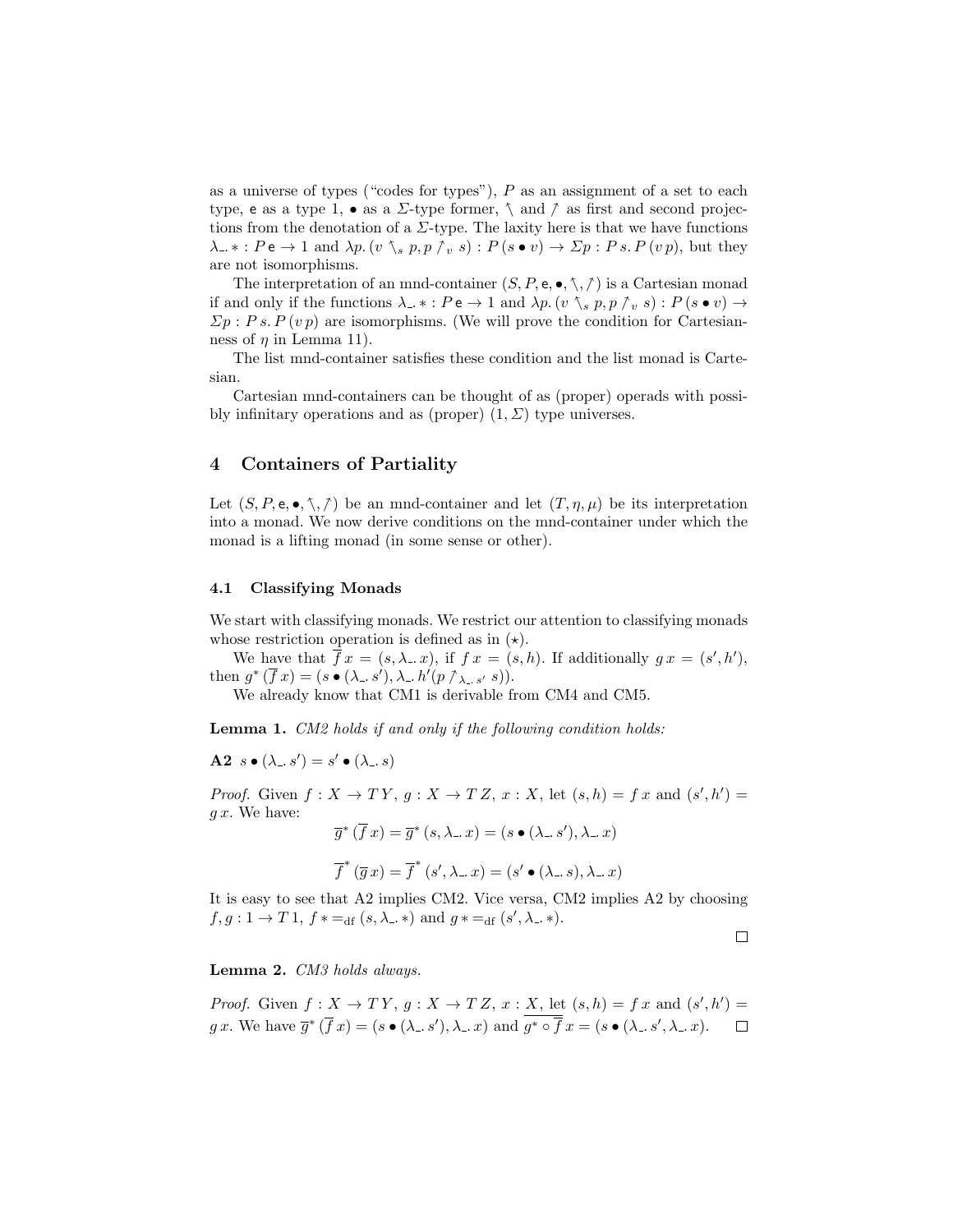Lemma 3. CM4 holds if and only if the following two conditions hold:

A4  $(s \bullet v) \bullet (\lambda \cdot s) = s \bullet v$ A4'  $p \uparrow_{\lambda=s} (s \bullet v) = v \uparrow_s p$ 

*Proof.* Given  $f: X \to TY$ ,  $g: Y \to TZ$ ,  $x: X$ , let  $(s, h) = fx$  and  $v =$  $\pi_0 \circ g \circ h : Ps \to S$ . We have:

$$
\overline{g}^*(f\,x) = \overline{g}^*(s,h) = (s \bullet v, \lambda p. h\,(v \setminus_s p))
$$
  

$$
f^*(\overline{g^* \circ f} \,x) = f^*(s \bullet v, \lambda \_x) = ((s \bullet v) \bullet (\lambda \_s), \lambda p. h\,(p \uparrow_{\lambda \_s} (s \bullet v)))
$$

It is easy to see that A4 and A4' imply CM4. Vice versa, CM4 implies A4 and A4' by choosing  $f: 1 \rightarrow T(Ps)$ ,  $f* =_{df} (s, id)$  and  $g: Ps \rightarrow T1$ ,  $gp =_{df}$  $(v p, \lambda_-, *)$ .  $\Box$ 

Lemma 4. CM5 holds always.

Proof. Immediate.

 $\Box$ 

It is worth noting that the condition A2 is similar to commutativity and condition A4 to left regularity of a binary operation.

In summary, we obtain the following characterization of containers whose interpretation carry an almost-classifying monad structure.

**Theorem 1.** The interpretation of an mnd-container  $(S, P, e, \bullet, \nwarrow, \wedge)$  is an almost-classifying monad with restriction operation defined as in  $(\star)$  if and only if it satisfies  $A2$ ,  $A4$  and  $A4$ .

We proceed to classifying monads and analyze condition CM6.

Lemma 5. CM6 holds if and only if the following two conditions hold:

 $\mathbf{B} \ \ P \ s \to s = \mathbf{e}$  $C$  isProp  $(P s)$ 

*Proof.* ( $\Rightarrow$ ) Assume CM6. Let s : S, we define  $t : T(Ps)$ ,  $t =_{df} (s, id_{Ps})$ . We have:

$$
\mathrm{id}_{T(Ps)} t = (s, \lambda_{-}(s, \mathrm{id}_{Ps}))
$$

$$
T \eta_1 t = (s, (\lambda q. (e, (\lambda_-, q))))
$$

CM6 implies, in particular, that the functions  $g =_{df} \lambda$ .  $(s, id_{Ps})$  and  $h =_{df}$  $\lambda q.$  (e,  $\lambda_1, q$ ) of type  $Ps \to T(Ps)$  are equal.

In order to conclude B, let  $p : Ps$ . Applying both functions g and h to p, we obtain  $(s, id_{Ps}) = (e, \lambda, p)$ , and in particular  $s = e$ .

In order to conclude C, let  $p, q : Ps$ . Applying both functions g and h to p, we obtain  $(s, id_{Ps}) = (e, \lambda_n p)$ . Applying both functions g and h to q, we obtain  $(s, id_{Ps}) = (e, \lambda_a q)$ . In particular, we have  $(e, \lambda_a p) = (e, \lambda_a q)$  and therefore  $p = q$ .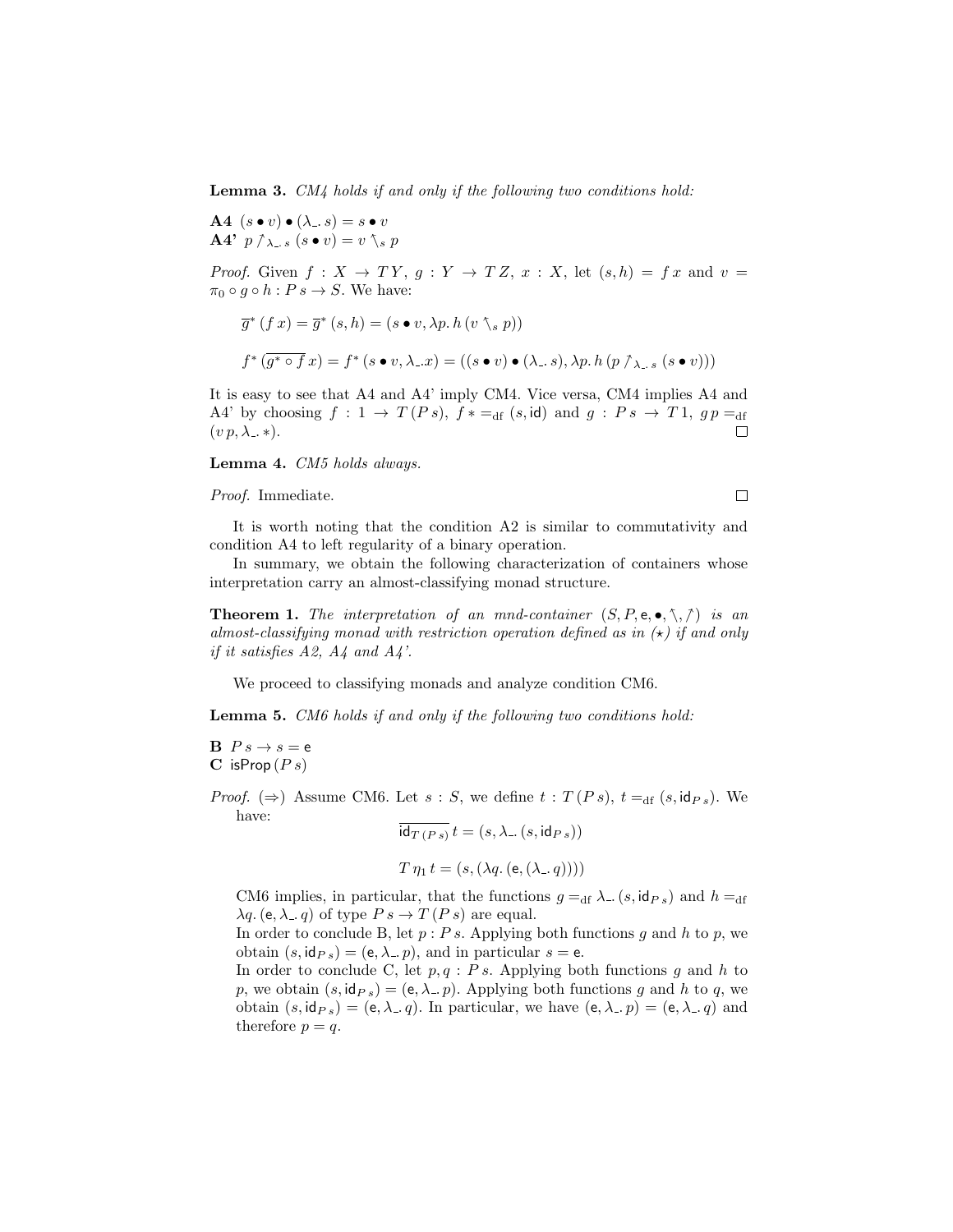( $\Leftarrow$ ) Assume B and C. Let  $(s, g) : TX$ . We have  $\overline{id_{T(P s)}}(s, g) = (s, \lambda_-(s, g))$ and  $T \eta_X(s, g) = (s, \lambda p. (e, \lambda g. g p)).$  B and C imply that these two terms are equal.

For container monads, we have that CM6 implies CM4.

**Lemma 6.** *B* implies  $A_4$ ; *C* implies  $A_4$ '.

*Proof.* Assume B. Let  $s : S, v : Ps \to S$ .

$$
(s \bullet v) \bullet (\lambda \dots s) \stackrel{\text{B}}{=} (s \bullet v) \bullet (\lambda \dots e) = s \bullet v
$$

Assuming also C, we derive immediately A4', since the latter is an equation between positions. П

In summary, we obtain the following characterization of containers whose interpretations carry a classifying monad structure.

**Theorem 2.** The interpretation of an mnd-container  $(S, P, e, \bullet, \nwarrow, \wedge)$  is a classifying monad with restriction operation defined as in  $(\star)$  if and only if it satisfies A2, B and C.

As we have shown in the Lemma 6, condition C implies the position equation A4'. Analogously, condition C trivializes all position equations from the definition of mnd-container.

#### 4.2 Copy Monads and Equational Lifting Monads

We now move to the characterization of containers whose interpretations carry a copy monad structure or an equational lifting monad structure.

The left strength  $\psi$ , when applied to a term  $(s, h) : T X$ , returns  $\psi(x, (s, h)) =$  $(s, \lambda p. (x, h p))$ , while the right strength  $\phi$  symmetrically returns  $\phi((s, h), y) = (s, \lambda p. (h p, y)).$ 

Lemma 7. CommM holds if and only if both A2 and the following condition hold:

$$
\mathbf{A2' } \ (\lambda \ldotp s') \ \gamma_s \ p = p \ \gamma_{\lambda \ldotp s} \ s'
$$

*Proof.* Given  $(s, h) : TX$  and  $(s', h') : TY$ , we have:

$$
\psi^* (\phi ((s,h),(s',h'))) = \psi^* (s,\lambda p. (h p, (s',h')))
$$
  
=  $(s \bullet (\lambda_-, s'), \lambda p. (h (\lambda_-, s' \setminus s p), h' (p \uparrow_{\lambda_-, s'} s)))$ 

$$
\phi^* (\psi ((s, h), (s', h'))) = \phi^* (s', \lambda p. ((s, h), h' p))
$$
  
=  $(s' \bullet (\lambda \dots s), \lambda p. (h (p \wedge_{\lambda \dots s} s'), h' (\lambda \dots s \wedge_{s'} p)))$ 

It is easy to see that A2 and A2' imply CommM. Vice versa, CommM implies both A2 and A2' by choosing  $h =_{df} id_{Ps}$  and  $h' =_{df} id_{Ps'}$ .  $\Box$ 

 $\Box$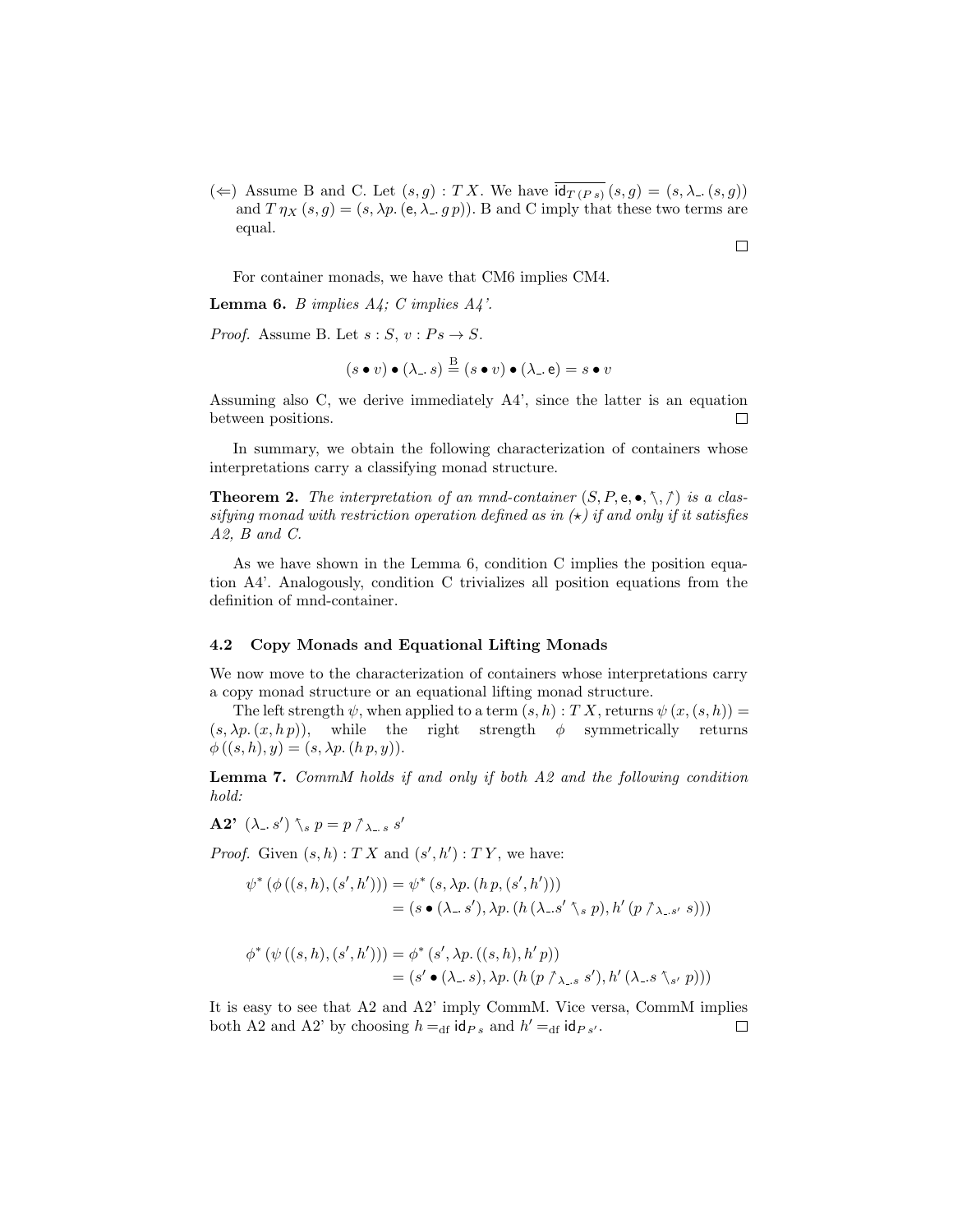Lemma 8. CopyM holds if and only if the following conditions hold:

A1  $s \bullet (\lambda \cdot s) = s$ A1'  $p \uparrow_{\lambda_{-} s} s = p$ A1"  $(\lambda_{-}, s)$   $\zeta_{s} p = p$ 

*Proof.* Given  $(s, h) : T X$ , we have:

$$
\phi^* (\psi ((s, h), (s, h))) = (s \bullet (\lambda \_ s), \lambda p. (h (p \wedge_{\lambda \_ s} s), h (\lambda \_ s \wedge_s p)))
$$
  

$$
T \Delta (s, h) = (s, \lambda p. (h p, h p))
$$

It is easy to check that A1, A1' and A1" imply CopyM. Vice versa, CopyM implies A1, A1' and A1" by choosing  $h =_{df} id_{Ps}$ .  $\Box$ 

Condition A1 is a version of idempotence of a binary operation.

In summary, we obtain the following characterization of containers whose interpretations carry a copy monad structure.

**Theorem 3.** The interpretation of an mnd-container  $(S, P, e, \bullet, \mathcal{F}, \mathcal{F})$  is a copy monad if and only if it satisfies A1, A1', A1", A2 and A2'.

The following lemma shows that the set of conditions characterizing almostclassifying monads in Theorem 1 implies the set of conditions characterizing copy monads in Theorem 3.

**Lemma 9.**  $A_4$  implies  $A_1$ .  $A_4$  and  $A_4$ ' imply  $A_1$ ' and  $A_1$ ". Moreover, conditions  $A2$ ,  $A4$  and  $A4'$  imply  $A2'$ .

*Proof.* Assume A4. Given  $s : S$ , we have:

$$
s \bullet (\lambda_-. s) = (s \bullet (\lambda_-. \mathsf{e})) \bullet (\lambda_-. s) \stackrel{\mathrm{A4}}{=} s \bullet (\lambda_-. \mathsf{e}) = s
$$

Assume also A4'. Given  $s : S$  and  $p : P(s \bullet (\lambda \cdot s))$ , we have:

$$
p \uparrow_{\lambda_{-},s} s = p \uparrow_{\lambda_{-},s} (s \bullet (\lambda_{-}, \mathbf{e})) \stackrel{\text{A4'}}{=} (\lambda_{-}, \mathbf{e}) \uparrow_{s} p = p
$$
  

$$
(\lambda_{-}, s) \uparrow_{s} p \stackrel{\text{A4'}}{=} p \uparrow_{\lambda_{-},s} (s \bullet (\lambda_{-}, s)) \stackrel{\text{A1}}{=} p \uparrow_{\lambda_{-},s} s = p
$$

Now assume also A2. Given  $s, s' : S$  and  $p : P(s \bullet (\lambda \cdot s'))$ , we have:

$$
p \nearrow_{\lambda_{-},s} s' \stackrel{\text{A1'}}{=} (p \nearrow_{\lambda_{-},s'\bullet(\lambda_{-},s)} (s' \bullet (\lambda_{-},s))) \nearrow_{\lambda_{-},s} s' = p \nearrow_{\lambda_{-},s} ((s' \bullet (\lambda_{-},s)) \bullet (\lambda_{-},s')) \stackrel{\text{A4}}{=} p \nearrow_{\lambda_{-},s} (s' \bullet (\lambda_{-},s)) \stackrel{\text{A2}}{=} p \nearrow_{\lambda_{-},s} (s \bullet (\lambda_{-},s')) \stackrel{\text{A4'}}{=} (\lambda_{-},s') \searrow p
$$

 $\Box$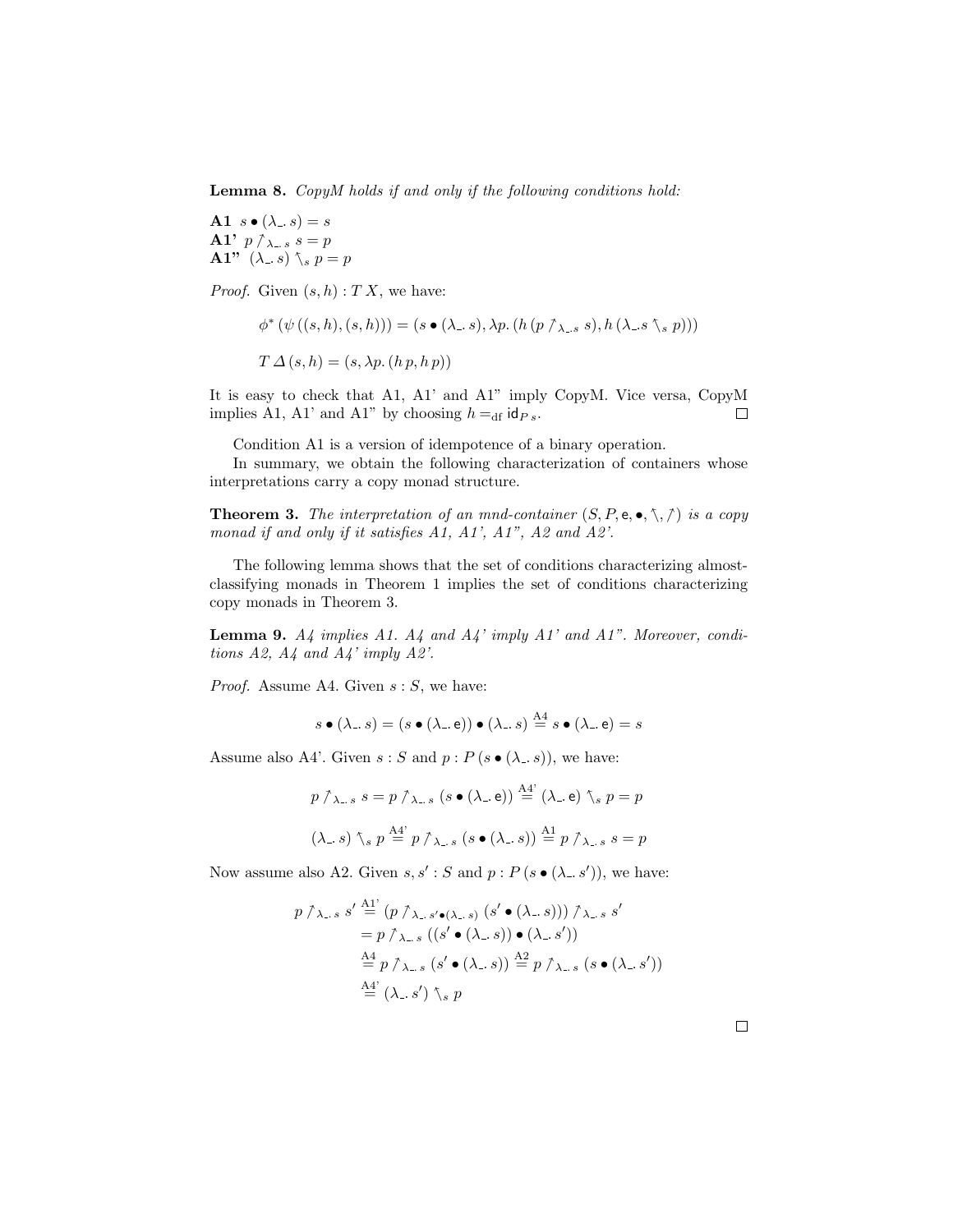Remember that every copy monad is canonically an almost-classifying monad. Theorems 1 and 3 together with Lemma 9 tell us that the converse holds, if the underlying functor of the monad is specified by a container and if restriction is given as in  $(\star)$ .

Corollary 1. The interpretation of an mnd-container is a copy monad if and only if it is an almost-classifying monad with restriction operation defined as in  $(\star).$ 

We now move on to equational lifting monads.

**Lemma 10.** EqLM holds if and only if  $B$  and  $C$  hold.

*Proof.* Given  $(s, h) : T X$ , we have:

 $\psi(\Delta(s,h)) = (s, \lambda p.((s,h), h p))$ 

 $T(\eta \times id)$   $(T \Delta(s, h)) = (s, (\eta \times id) \circ \Delta \circ h) = (s, \lambda p. ((e, \lambda h p), h p))$ 

It is easy to check that B and C imply EqLM. Vice versa, EqLM implies both B and C by choosing  $h =_{df} id_{Ps}$ . П

Analogously to Lemma 6, it is easy to see C implies A1', A1", A2', as these are all position equations.

In summary, we obtain the following characterization of containers whose interpretations carry an equational lifting monad structure.

**Theorem 4.** The interpretation of an mnd-container  $(S, P, e, \bullet, \nwarrow, \wedge)$  is an equational lifting monad if and only if it satisfies A2, B and C.

Remember that every equational lifting monad is canonically a classifying monad. Theorems 2 and 4 tell us that the converse holds, if the monad is specified by a container and if restriction is given as in  $(\star)$ .

Corollary 2. The interpretation of an mnd-container is an equational lifting monad if and only if it is a classifying monad with restriction operation defined as in  $(\star)$ .

#### 4.3 Effective Classifying Monads

We move to effective classifying monads. As usual, we restrict our attention to classifying monads whose restriction operation is defined as in  $(\star)$ .

In Set, all pullbacks exist and any container functor preserves all of them. This means that in the category of sets and functions, an effective classifying monad is a classifying monad with Cartesian  $\eta$ .

**Lemma 11.** The unit  $\eta$  is Cartesian if and only if the following condition holds:

**D** isContr( $P e$ )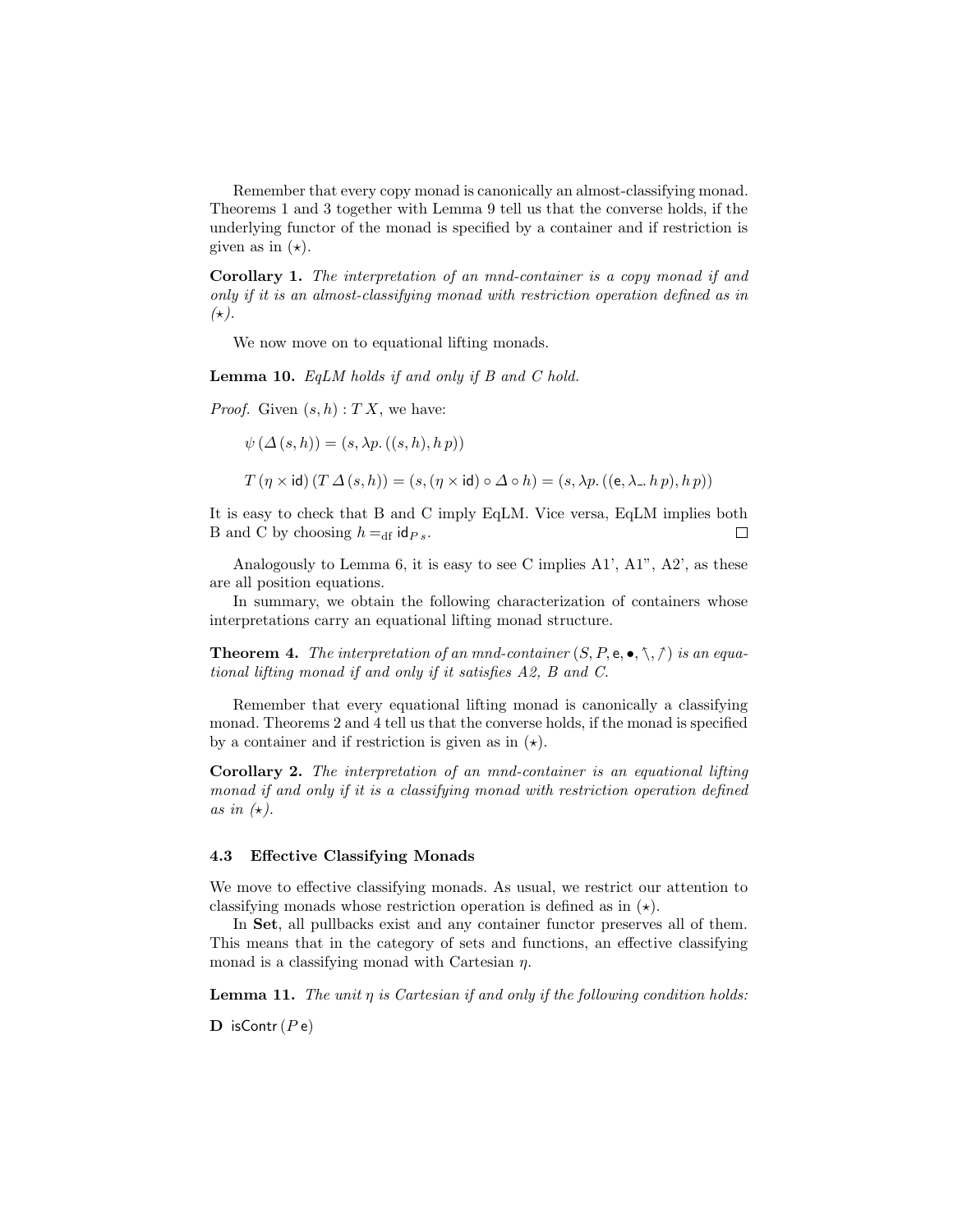*Proof.*  $(\Leftarrow)$  Assume D. We are given the following data:



We have to construct a unique map  $u: Z \to X$  such that  $f \circ u = g$  and  $\eta_X \circ u = k$ . Given  $z : Z$ , if  $kz = (s, h)$ , then the commutativity of the outermost square gives us  $s = e$  and  $f(h p) = gz$  for all  $p : Pe$ , since we have:

$$
\eta_Y(g z) = (e, \lambda \cdot g z)
$$

$$
T f (k z) = (s, f \circ h)
$$

By D, we are given an element  $p : P$ e, so we define  $u z =_{df} h p$ . We immediately have  $f(u z) = gz$ . Moreover,  $\eta_X(u z) = (e, \lambda, h p)$  which is equal to  $k z$  since  $h p = h q$  for all  $q : P e$  by D.

Let  $u' : Z \to X$  be another mediating map. In particular, we have  $\eta_X(u'z) =$  $k z$ , which implies  $u' z = h p = u z$ .

 $(\Rightarrow)$  Assume that  $\eta$  is Cartesian. We consider the following diagram:



where  $g(s, h) =_{df}(e, id_{Pe})$ . Since the outermost diagram commutes, there exists a unique mediating map  $u : T(Pe) \to Pe$ . In particular, Pe is inhabited by  $u$  (e, id<sub>P e</sub>). It remains to show that P e is a proposition. Let  $(s, h) : T(Pe)$ . We know that  $\eta_{P e}(u(s, h)) = g(s, h)$ , i.e.,  $(e, \lambda, u(s, h)) = (e, id_{P e})$ . Then for all  $p : P$  e, we have  $p = u(s, h)$ . So in particular  $p = u(e, id_{P}e)$ . Therefore  $P$  e is contractible.

 $\Box$ 

Theorem 2 and Lemma 11 tell us that the interpretation of an mnd-container  $(S, P, e, \bullet, \diamondsuit, \diamondsuit)$  is an effective classifying monad with restriction operation defined as in  $(\star)$  if and only if satisfies A2, B, C and D.

Conditions B, C and D, when considered together, are very powerful. Assuming conditions B and D, we obtain that P s is logically equivalent to  $s = e$ . The left-to-right direction is given by B. Vice versa, if  $s = e$ , then  $Ps = Pe$ and therefore  $Ps$  holds by D. Assuming also C (and remembering that we are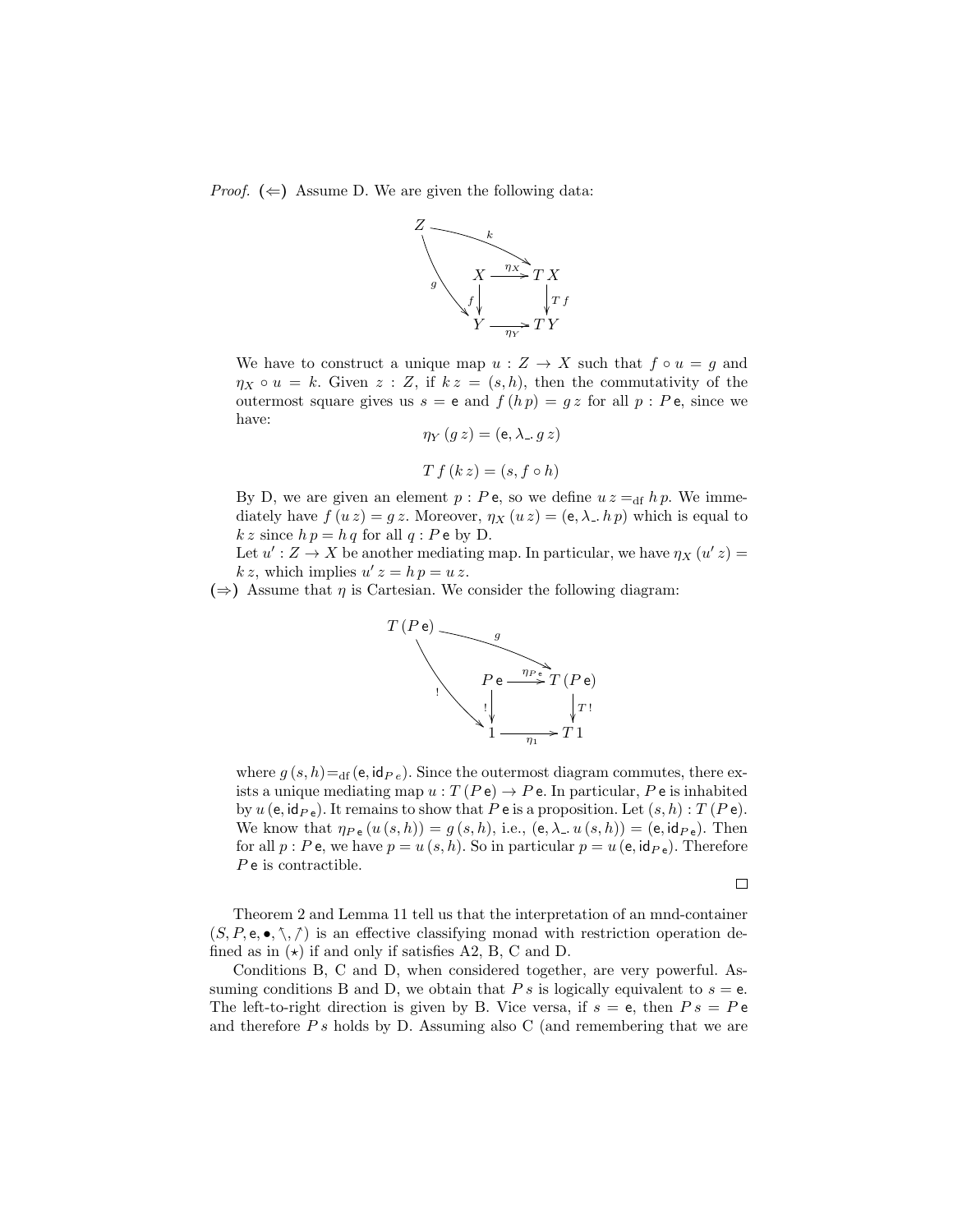assuming proposition extensionality), we obtain  $Ps = (s = e)$ . Therefore, for containers whose interpretation extends to an effective classifying monad, P cannot be chosen, it is uniquely determined.

Mnd-containers whose interpretation carry an effective classifying monad structure can be given a more concise characterization.

**Definition 5.** An *effective classifier* is a set  $S$  equipped with operations

 $-$  e :  $S$  $- \bullet : \Pi s : S. ((s = e) \rightarrow S) \rightarrow S$  $- \; q_0 : \varPi s : S.\varPi v : (s = \mathsf{e}) \to S.\, s \bullet v = \mathsf{e} \to s = \mathsf{e}$  $-q_1: \Pi s: S. \Pi v: (s = e) \rightarrow S. \Pi p: s \bullet v = e \rightarrow v (q_0 s v p) = e$ 

satisfying  $s \bullet (\lambda \bullet) = s$  (i.e., the first shape equation of an mnd-container, henceforth denoted  $RU$ ) and  $A2$ .

**Theorem 5.** The interpretation of an mnd-container  $(S, P, e, \bullet, \wedge, \wedge)$  is an effective classifying monad with restriction operation defined as in  $(\star)$  (so that, in particular,  $Ps = (s = e)$  if and only if  $(S, e, \bullet \setminus, \wedge)$  is an effective classifier.

Proof. We only need to show the right-to-left direction. In particular, we only need to check that, using RU and A2, it is possible to derive all the equations of mnd-containers. We know that the position equations hold since  $s = e$  is a proposition for all  $s : S$ .

The first shape equation is RU, so we only need to derive the other two. Notice that RU and A2 imply that the type family  $\lambda s$ .  $(s = e)$  is injective, i.e., if  $s = e \leftrightarrow s' = e$  then  $s = s'$ . In fact, from  $s = e \rightarrow s' = e$  and  $s' = e \rightarrow s = e$ , we obtain two proofs,  $r_1 : s \bullet (\lambda \circ e) = s \bullet (\lambda \circ s')$  and  $r_2 : s' \bullet (\lambda \circ e) = s' \bullet (\lambda \circ s)$ . Therefore we have:

$$
s \stackrel{\text{RU}}{=} s \bullet (\lambda_-\, e) \stackrel{r_1}{=} s \bullet (\lambda_-\, s') \stackrel{\text{A2}}{=} s' \bullet (\lambda_-\, s) \stackrel{r_2}{=} s' \bullet (\lambda_-\, e) \stackrel{\text{RU}}{=} s'
$$
 (1)

Then, in order to prove  $e \bullet (\lambda s) = s$ , it is sufficient to construct the two implications  $s = e \rightarrow e \bullet (\lambda \cdot s) = e$  and  $e \bullet (\lambda \cdot s) = e \rightarrow s = e$ . The first implication follows from RU, the second from the type of  $q_0$ .

The third shape equation is similarly derived employing the injectivity of  $\lambda s.$   $(s = e).$  $\Box$ 

#### 4.4 Dominances

Traditionally, in topos theory partial map classifiers are specified by dominances, introduced by Rosolini in his PhD thesis [19]. Dominances are used to characterize the domain of definedness of partial maps, generalizing the notion of subobject classifier. In type theory, the notion of dominance was reformulated by Escardó and Knapp [14]. Here we give a definition which is equivalent to theirs.

**Definition 6.** A *dominance* is a set with operations

$$
- \llbracket - \rrbracket : D \to \Omega,
$$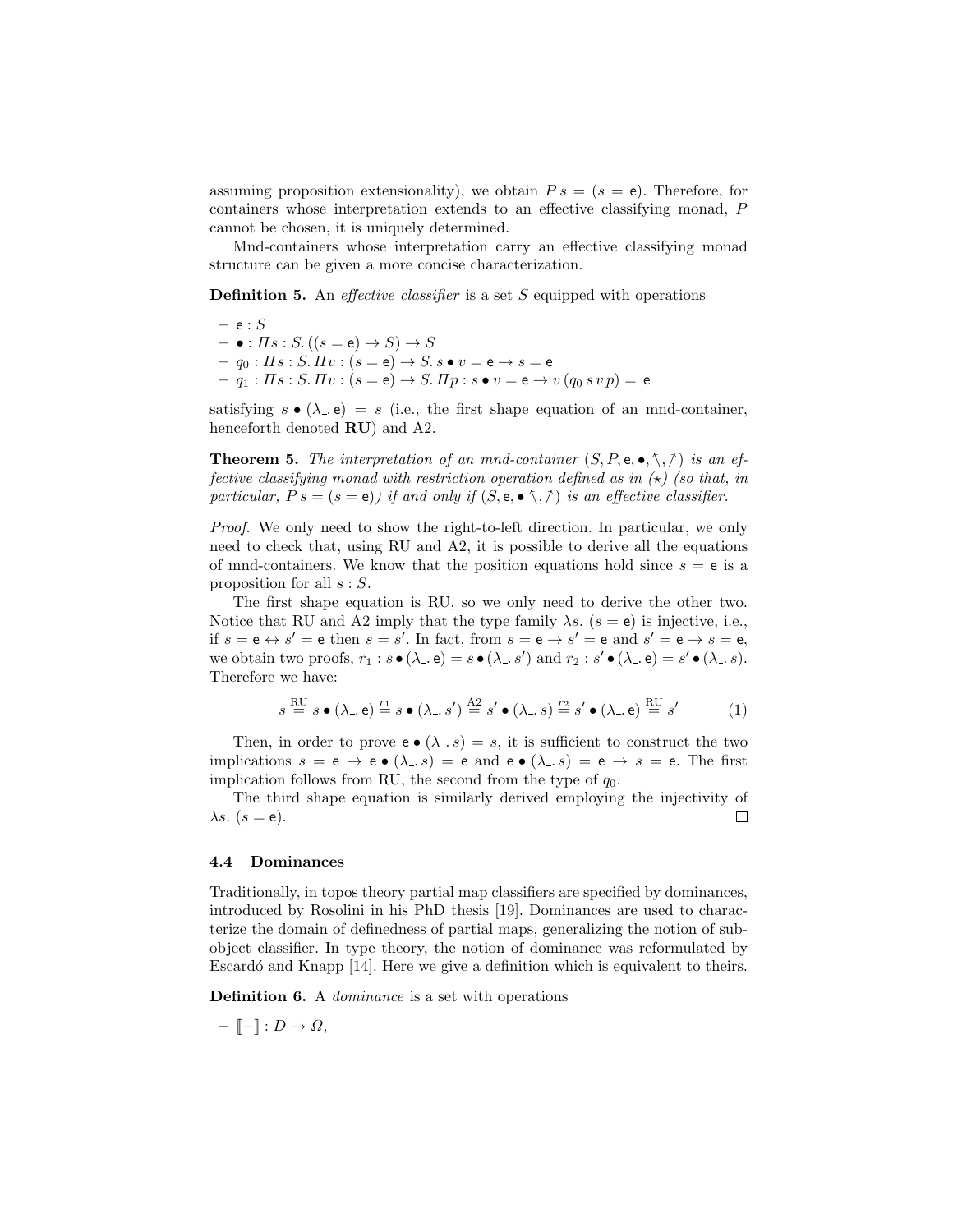$$
- 1_D : D,
$$
  

$$
- \Sigma_D : \Pi X : D. ([[X]] \to D) \to D
$$

satisfying

- islnj 
$$
[-]
$$
,  
\n-  $[1_D] = 1$ ,  
\n-  $[Z_D X Y] = \Sigma x : [X] \cdot [Y x].$ 

The predicate islnj states the injectivity of a function. The type  $\Omega$  is the type of all propositions,  $\Omega =_{df} \Sigma X : U$ . isProp X.

In other words, a dominance is a set of (unique codes of) propositions closed under 1 and  $\Sigma$ . Interestingly, the notion of dominance is equivalent to the one of effective classifier.

Theorem 6. A set carries a dominance structure if and only it carries an effective classifier structure.

*Proof.* Let D be a set with a dominance structure.

First notice that, by the injectivity of  $\llbracket - \rrbracket$  and the fact that  $\llbracket 1_D \rrbracket = 1$ , we have  $[[X] = (X = 1_D)$ . In fact, By injectivity of  $[-]$ , we have  $([X] = [1_D]) \leftrightarrow$  $(X = 1_D)$ . By proposition extensionality therefore  $(\llbracket X \rrbracket = \llbracket 1_D \rrbracket) = (X = 1_D)$ . Because  $[1_D] = 1$ , we have  $([X] = [1_D]) = ([X] = 1)$ . If  $[[X]$ , then  $[[X] \leftrightarrow 1$ , so by propositional extensionality also  $||X|| = 1$ . Conversely, If  $||X|| = 1$ , then trivially  $[[X]] \leftrightarrow 1$  and further  $[[X]]$ . So  $[[X]] \leftrightarrow ([[X]] = 1)$ . Hence by propositional extensionality one last time,  $[[X] = ([X] = 1)$ . In summary,  $[[X] = ([X] = 1) =$  $([X] = [1_D]) = (X = 1_D).$ 

The type  $D$  is equipped with the following effective classifier structure:

$$
- e =_{df} 1_D,
$$

- $X \bullet Y =_{\text{df}} \Sigma_D XY,$
- $q_0$  and  $q_1$  are definable, since we have  $[\![\Sigma_D X Y]\!] = \Sigma x : [\![X]\!]$ .  $[\![Y x]\!]$ , which is equivalent to  $(\Sigma_D XY = 1_D) \leftrightarrow \Sigma_p : (X = 1_D)$ .  $(Y_p = 1_p)$ . Using the latter logical equivalence, it is easy to prove both RU and A2.

Vice versa, let  $S$  be a set with an effective classifier structure. Then it is equipped with the following dominance structure:

- $-[s] =_{df} (s = e),$
- $-1_D =_{df} e$ ,
- $\Sigma_D s v =_{df} s \bullet v,$
- [[−]] is injective. The proof of this fact corresponds to Equation (1) in the proof of Theorem 5,
- $-[1_D] = 1$  is trivially true,
- $-[ \sum_{D} s v ] = \sum_{D} : [s] \cdot [v p]$  holds. Indeed, using proposition extensionality, we only have to show that the two propositions are logically equivalent. Unfolding the definitions, we have that the left-to-right implications  $s \bullet v =$  $e \rightarrow \Sigma p : s = e \cdot v p = e$  corresponds precisely to the conjunction of  $q_0$  and  $q_1$ . For the right-to-left implication, if  $p : s = e$  and  $v p = e$ , then we have:

$$
s \bullet v \stackrel{p,q}{=} \mathsf{e} \bullet (\lambda \mathsf{e}, \mathsf{e}) \stackrel{\mathrm{RU}}{=} \mathsf{e}
$$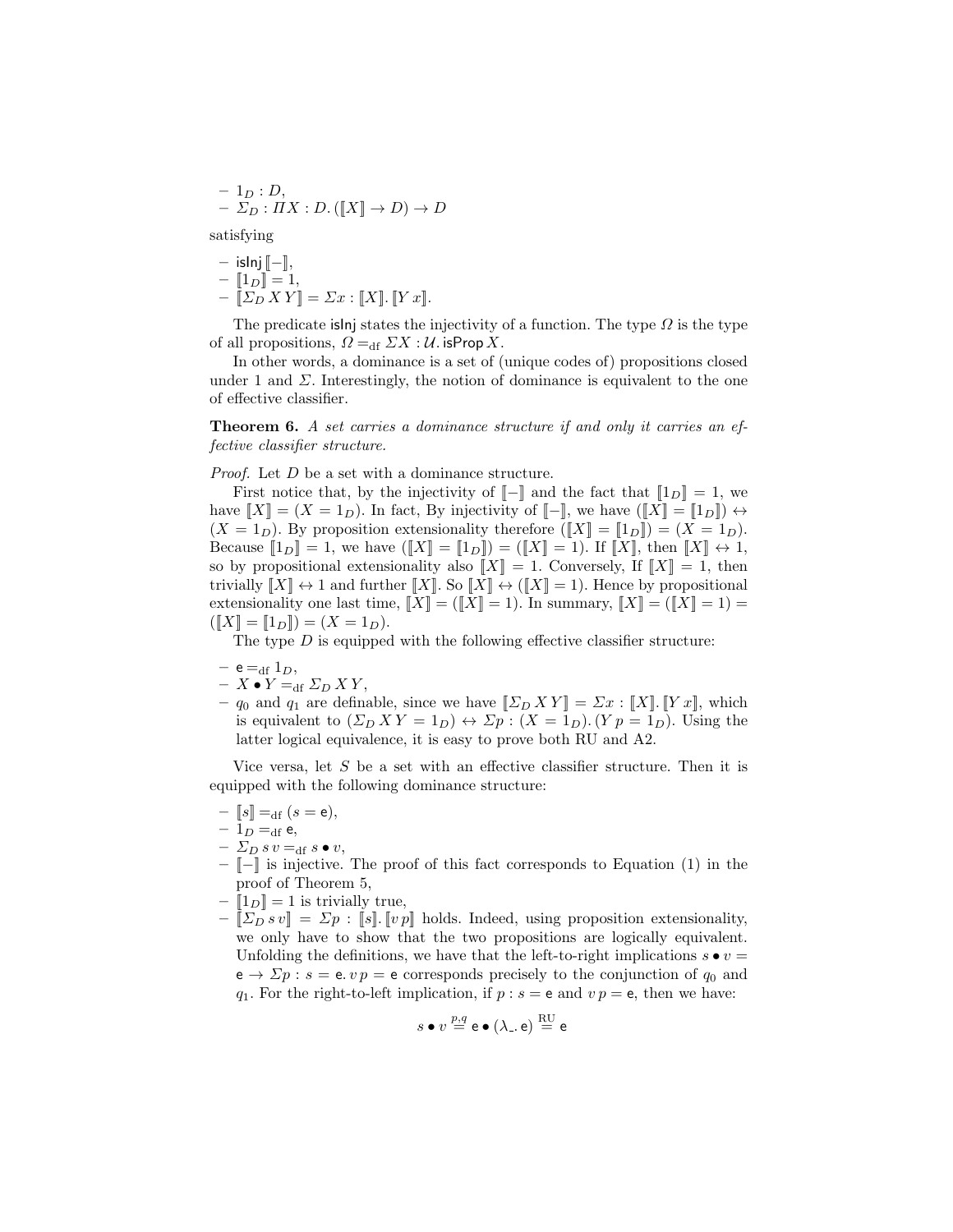Theorem 6 shows that effective classifiers are the same as dominances. But the definition of effective classifier is more concise and easier to work with.

#### 5 Examples

Imposed simultaneously, the characterizing conditions of effective classifying monads, i.e., conditions A2, B, C and D, are very strong and constrain the monad very much. But when some of them are dropped, more examples arise. In this section, we give examples of lifting monads specified by containers.

**Maybe Monad, Exception Monad** The maybe monad  $TX = df X + 1$ , or the exception monad with one exception, can be alternatively defined as the interpretation of the container  $S =$ <sub>df</sub> {ok, err}, P ok = df 1, P err = df</sub> 0. The mndcontainer data are given by  $e =_{df} ok$ , ok $\bullet v =_{df} v *$ , err $\bullet =_{df} err$ . These data satisfy all of A2, B, C and D. In fact, the maybe monad is the partial map classifier classifying partial maps with decidable domain of definedness.

One could ask if the exception monad with more than one exception carries the structure of a lifting monad. The answer is no. The exception monad with two exceptions, i.e.,  $TX =_{df} X + 2$ , can be alternatively defined as the interpretation of the container  $S =_{df} \{ok, err_0, err_1\}, Pok =_{df} 1, Perr_i =_{df} 0$ . The mnd-container data are given by  $e =_{df} ok$ , ok  $\bullet v =_{df} v *$ ,  $err_i \bullet =_{df} err_i$ . These data satisfy B, C and D, but falsify A2, since  $err_0 \bullet (\lambda_- \, err_1) \neq err_1 \bullet (\lambda_- \, err_0)$ .

Delay Monad The underlying functor of Capretta's delay monad [7] is defined as the following coinductive type:

$$
\frac{x:X}{\text{now } x:DX} \quad \frac{c:DX}{\text{later } c:DX}
$$

It can be alternatively defined as the interpretation of the container  $S =_{df} \text{coN}$ ,  $P n =_{df} n \downarrow$  where  $\mathsf{co} \mathbb{N} =_{df} \mathsf{D} 1$  is the set of conatural numbers and  $\downarrow$  is the convergence predicate defined inductively by the rules

$$
\frac{n\downarrow}{0^{\downarrow}:0\downarrow} \qquad \frac{n\downarrow}{\mathsf{suc}^{\downarrow}:(\mathsf{suc}\,n)\downarrow}
$$

We can define  ${\sf e}=_{\rm df} 0,$   $0\bullet v=_{\rm df} v\, {\sf 0}^\downarrow,$  suc  $n\bullet v=_{\rm df}$  suc  $(n\bullet v\circ {\sf suc}^\downarrow).$  These data specify the monad structure introduced by Capretta [7], which validate A2, C and D, but neither A4 nor B. A4 fails since  $n \bullet (\lambda_m) = n + m$ , and therefore generally  $(n \bullet v) \bullet (\lambda_n, n) \neq n \bullet v$ . B fails since  $n \downarrow$  does not generally imply  $n = 0$ .

If we instead define suc  $n \bullet v =_{\text{df}} \mathsf{succ}(n \bullet \mathsf{pred} \circ v \circ \mathsf{suc}^{\downarrow}),$  we also validate A4. In fact, now we have  $n \bullet (\lambda_-, m) = \max(n, m)$ . Therefore  $(n \bullet v) \bullet (\lambda_-, n) = n \bullet v$ . With this alternative definition of the operation  $\bullet$ , the delay datatype carries an almost-classifying monad structure.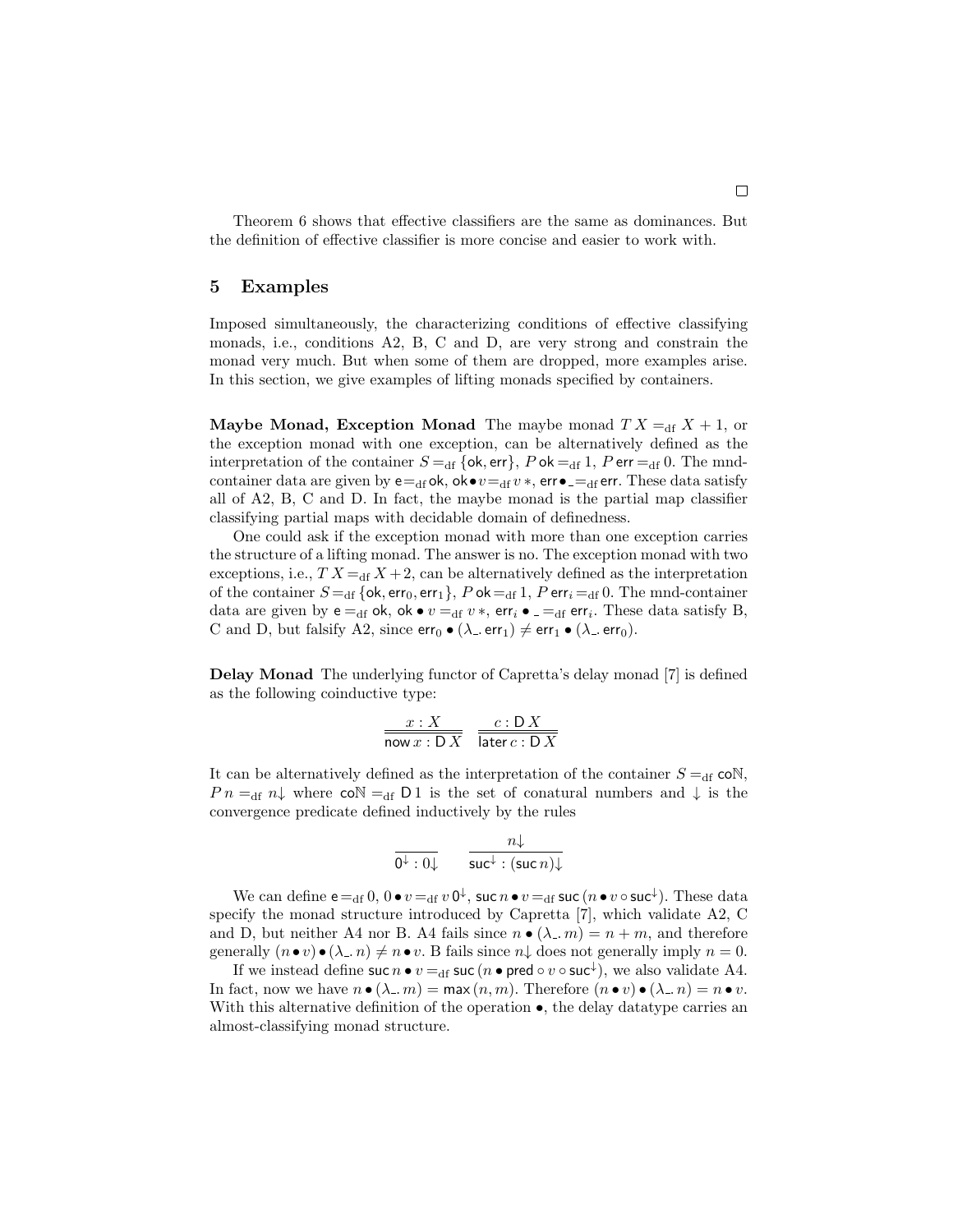Non-termination Monad To modify the delay monad example to validate B too, we can quotient coN by weak bisimilarity  $\approx$  defined by  $n \approx m = \frac{d}{dt} n \downarrow \leftrightarrow m \downarrow$ , i.e.,  $S =_{df} \text{coN}/\approx$ . The new set S is typically called the Sierpinski set [13] or Rosolini's dominance [19]. The definitions of  $P$  and  $e$  are easily adjusted to this change:  $P n =_{df} n = [0]$ , where  $[m]$  indicate the equivalence class of m wrt. the equivalence relation  $\approx$ , and  $e =_{df} [0]$ . In order to lift the operation  $\bullet$  to the quotient, it is necessary to invoke a choice principle. Chapman et al. [8] solve this issue assuming the axiom of countable choice, a semi-classical principle recently proved to be non-derivable in type theory [12]. A different solution is given by Escardó and Knapp [14] assuming the axiom of propositional choice from Rosolini propositions, i.e., propositions X for which the type  $\|\Sigma n : \text{coN.}(n) \leftrightarrow$ X) is inhabited, where  $||A||$  is the propositional truncation of the type A [20, Ch. 6.9. It does not matter which version of  $\bullet$  we lift to the quotient, addition or maximum, the resulting monad structure on the quotient is the same.

We call the interpretation of this mnd-container the non-termination monad.<sup>3</sup> It is the partial map classifier classifying partial maps with semidecidable domain of definedness.

The Sierpinski set can also be defined from scratch in homotopy type theory as a higher inductive type without recourse to the choice principle.

A first construction like this was by Altenkirch et al. [3] using higher inductiveinductive types. They defined a datatype  $X_{\perp}$  as the free  $\omega$ -complete pointed partial order on a type X. The join constructor  $\bigcup$  has to take as input increasing streams of elements in  $X_{\perp}$  (arbitrary streams do not have joins). Since this constructor has to take an increasingness proof as an argument, they had to use higher inductive-inductive types. They showed that the type  $X_{\perp}$  is isomorphic to D  $X/\approx$  under the assumption of countable choice. The Sierpinski arises as  $1_{\perp}$ .

An alternative construction of the Sierpinski set was given by Chapman et al. [8] using standard higher inductive types. They defined the Sierpinski set S as the free countably-complete join semilattice on the unit type 1. This is to say that S is the countable powerset of 1. They noticed that the Sierpinski set can be specified using a join constructor  $\vee$  that takes as input arbitrary streams of elements of 1⊥, not only the increasing ones. They showed that the types S and 1<sub>⊥</sub> are isomorphic, which in turns also shows that S is isomorphic to  $\text{coN}/\approx$ under the assumption of countable choice.

Full Partial Map Classifier The full partial map classifier, i.e., the partial map classifier classifying all partial maps, can be defined as the interpretation of the container  $S =_{df} \Omega$ ,  $PX =_{df} X$  where  $\Omega$  is the type of all propositions introduced in Section 4.4.<sup>4</sup> The mnd-container data is given by  $e =_{df} 1$ ,  $X \bullet$  $Y =_{df} \Sigma x : X. Y x.$  Notice that the latter type is a proposition, when X is a

<sup>&</sup>lt;sup>3</sup> It is also called the partiality monad, but we want to use a more specific term here.

<sup>&</sup>lt;sup>4</sup> Notice that, if  $X : U$ , then  $[[S, P]]^{\mathbb{C}} X : U_1$ , i.e.,  $[[S, P]]^{\mathbb{C}}$  would not be an endofunctor. But if  $X : \mathcal{U}_1$ , then also  $[[S, P]]^c X : \mathcal{U}_1$ . Therefore we think of  $[[S, P]]^c$  as a monad on  $\mathcal{U}_1$ .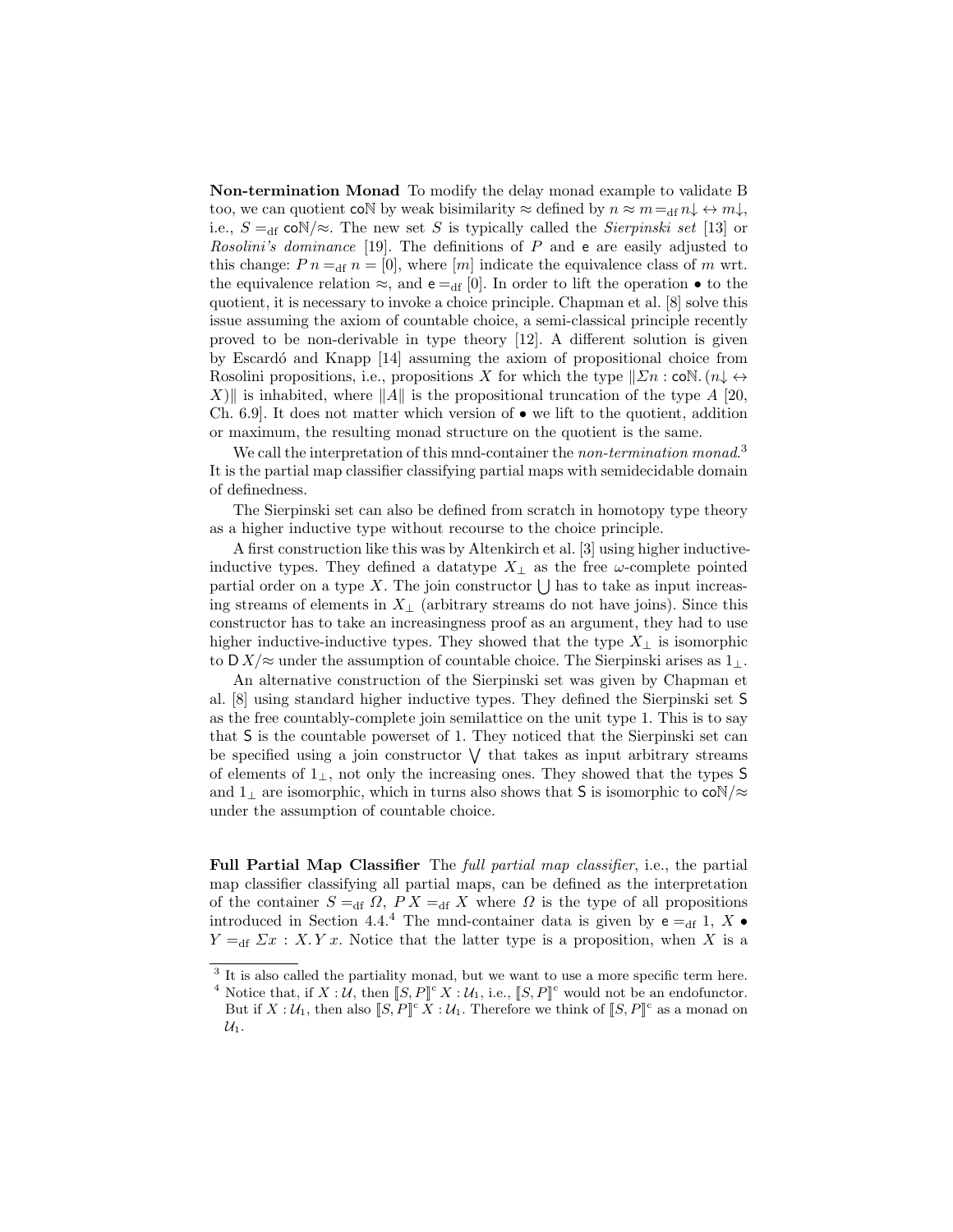proposition and Y x is a proposition for all  $x : X$ . These data satisfy all of A2, B, C and D.

**Terminal Monad** The terminal monad  $TX = df 1$  can be alternatively defined as the interpretation of the container  $S = df 1$ ,  $P * = df 0$ . The mnd-container data are trivial. These data satisfy A2, B and C, but falsify D, since  $P *$  does not hold. The terminal monad is an example of a classifying monad that is not effective.

## 6 Conclusions

In this paper, we continued the study of monads of partiality in Martin-Löf type theory. In particular, we studied the connection between such monads and containers. Building on work by Ahman et al. [2, 21] on container comonads and container monads, we gave an algebraic characterization of containers whose interpretation carries a lifting monad structure.

We considered several notion of lifting monad from category theory: classifying monads [10], equational lifting monads [6], copy monads [11] and effective classifying monads [10], corresponding to partial map classifiers [15]. A byproduct of our investigation is the result that, for container monads, equational lifting monads are the same as classifying monads with restriction operation defined as in  $(\star)$ . Similarly, copy monads are the same as almost-classifying monads with restriction operation defined as in  $(\star)$ . Moreover, we discovered a new concise alternative definition of dominance [19] in type theory.

Recently, Uustalu and Veltri [22] introduced  $\omega$ -complete pointed classifying monads, which are those classifying monads whose Kleisli category is  $\omega$ **CPPO**enriched wrt. the "less defined than" order on homsets induced by the restriction operation. These monads are used for modelling potential non-termination. Examples include the non-termination monad of Section 5, which is the initial  $\omega$ -complete pointed classifying monad, and the full partial map classifier of Section 5. In future work, we plan to extend the characterization developed in this paper to containers whose interpretation carries a  $\omega$ -complete pointed classifying monad structure. When considering the effective case, those containers should correspond to dominances closed under countable joins.

Acknowledgements We are thankful to Thorsten Altenkirch and Martín Escardó for discussions and valuable hints.

This research was supported by the ERDF funded Estonian national CoE project EXCITE and the Estonian Ministry of Education and Research institutional research grant IUT33-13.

### References

1. Abbott, M., Altenkirch, T., Ghani, N.: Containers: constructing strictly positive types. Theor. Comput. Sci., 342(1), 3–27, 2005.